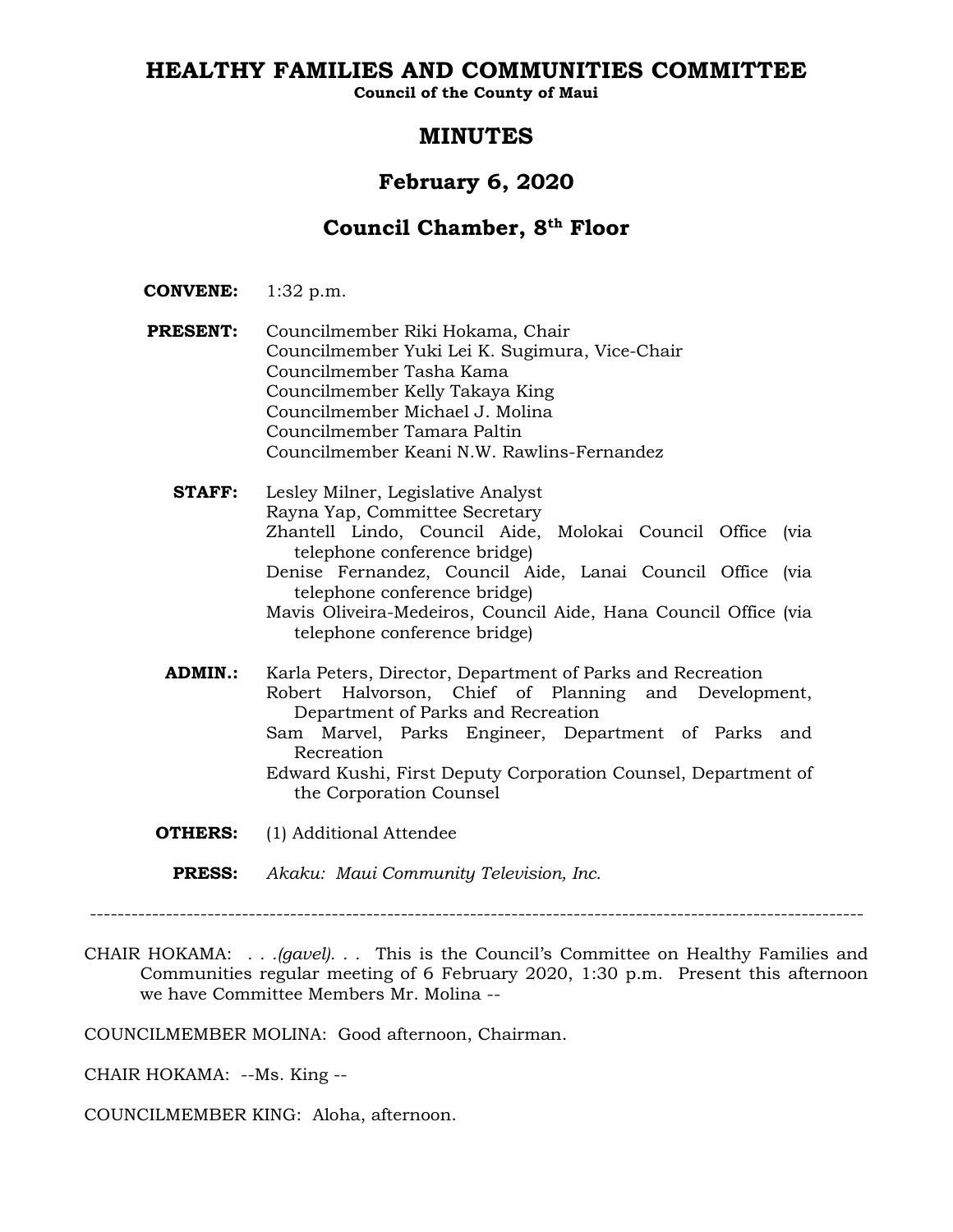CHAIR HOKAMA: --Ms. Paltin…

COUNCILMEMBER PALTIN: Aloha awakea, Chair.

CHAIR HOKAMA: Aloha. Ms. Kama.

COUNCILMEMBER KAMA: Aloha, Chair.

CHAIR HOKAMA: And joining us is our other two ladies, Ms. Rawlins-Fernandez.

COUNCILMEMBER RAWLINS-FERNANDEZ: Aloha, Chair.

CHAIR HOKAMA: Aloha. And Ms. Sugimura.

VICE-CHAIR SUGIMURA: Aloha, Chair.

- CHAIR HOKAMA: Thank you, Members, for being here. We have two items on today's agenda for discussion, HFC-21 and HFC-6 which is regarding our War Memorial Complex area. Before taking up the items, we'll allow anyone wishing to provide testimony before this Committee that opportunity. We will check with our District Offices. Each person has three minutes. They are to state their name, if they represent a group, we request that information, and if they are a paid advocate or lobbyist, we would also ask that they share that information with the Committee. So, we'll go over to the Hana District first and ask Ms. Oliveira-Medeiros, is there anyone wishing to provide testimony please?
- MS. OLIVEIRA-MEDEIROS: Aloha, Chair. This is Mavis from the Hana Office. There is nobody here waiting to testify.
- CHAIR HOKAMA: Mahalo for your assistance. Molokai, Ms. Lindo, anyone wishing to provide testimony please?
- MS. LINDO: Aloha, Chair. There is no one on Molokai to testify.
- CHAIR HOKAMA: Mahalo. And on Lanai, Ms. Fernandez, anyone wishing to share testimony this afternoon?
- UNIDENTIFIED SPEAKER: *. . .(inaudible). . .*
- CHAIR HOKAMA: Okay, Molokai…Lanai has indicated no testifiers present. Is there anyone wishing to provide testimony in the Chambers today?

UNIDENTIFIED SPEAKER: *. . .(inaudible). . .*

CHAIR HOKAMA: Okay, we have none. This is outstanding. Therefore, with no objections, we will close public testimony.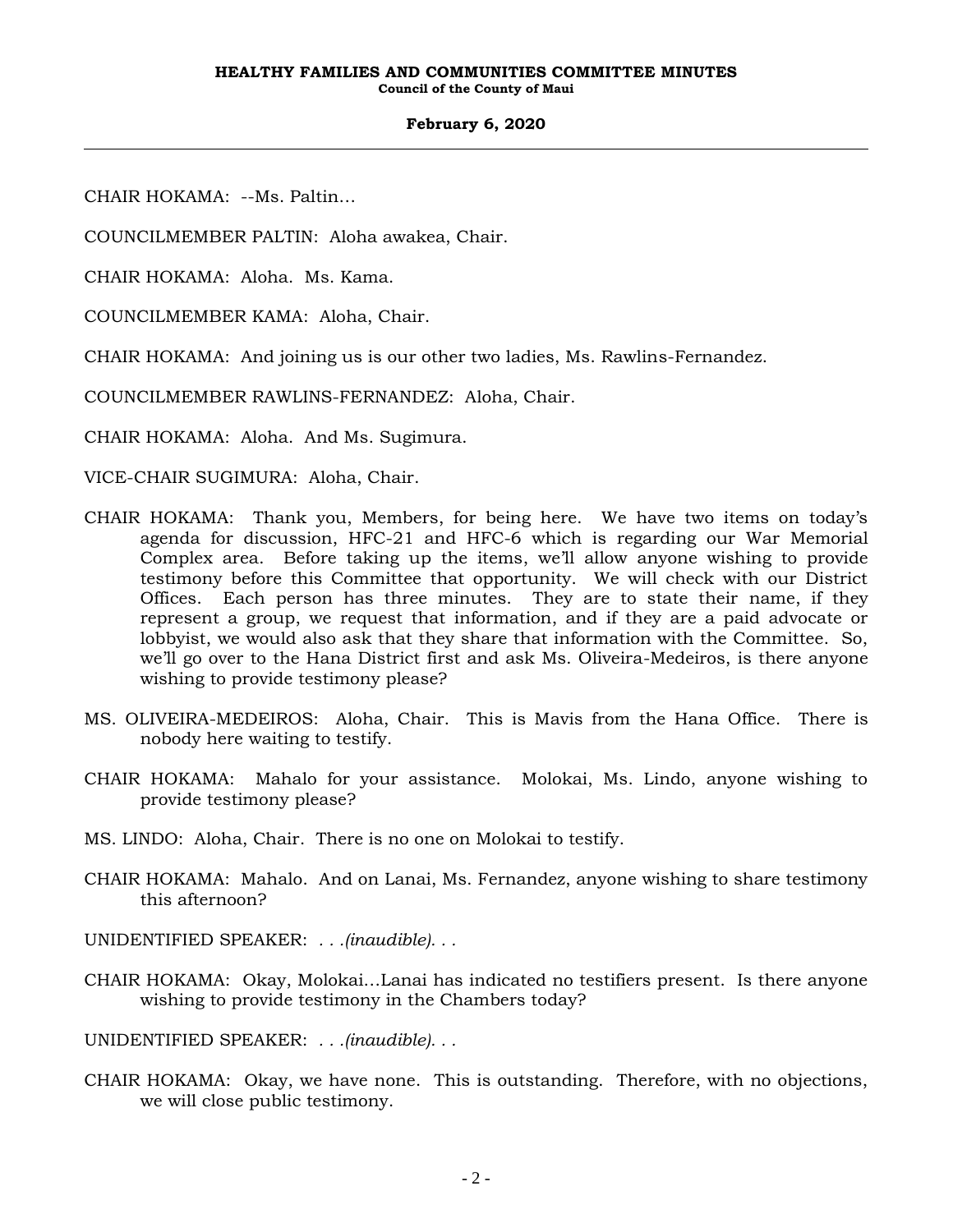COUNCILMEMBERS: No objections.

CHAIR HOKAMA: Enjoy it, Members, it's a rarity. It doesn't happen too often, although I thought we would have comments today. But anyway, today we have two items, Members, and it's in regards to our facility, our Central facility, our flagship facility for the County as regards to Parks and Recreation.

### **ITEM HFC-21: WAR MEMORIAL COMPLEX PAVING IMPROVEMENTS** (MISC)

- CHAIR HOKAMA: Under HFC-21, we have the War Memorial Complex Paving Improvements. I thought it would be appropriate for the Department to give us a status on our complex. We have major projects that will be going on and as some of you may have, as your Chair has, I've had some questions, comments regarding the impact of the projects. And I can…as I will tell you my comments and responses to all those that have contacted me is that the size of what we need to do, there is no perfect time to do it. The complex is busy year-round, we understand that, so we try the best to minimize the impact, but for the benefit of our users the projects need to get done. It's a safety issue, it's a matter of liability for us. It's a matter of accommodating the increasing needs of our resident community that wants to be healthy and active. So, with that I'll allow the Director of the Parks Department, Ms. Peters, to give us some opening comments on HFC-21.
- MS. PETERS: Thank you, Chair. Thank you, Committee. Good afternoon. So, I'm here today with our engineer for the project, he's our Parks Engineer Sam Marvel and then our Chief of Planning and Development Robert Halvorson. And we're here to give you folks a brief overview of the project and the scope of work as well as answer any questions that you may have at this time.
- CHAIR HOKAMA: Very good. So, you guys going to present anything at this time, Director?
- MS. PETERS: Chair, we don't have a presentation but we're going to be discussing it.
- CHAIR HOKAMA: Okay, so why don't you maybe give us a general timeline as far as best you can with this project, if bids have gone out, have you settled on a contractor, potential start dates, length of the project.
- MS. PETERS: Okay, so the bids did go out, the…a contract was awarded to Maui Kupono Builders in the amount of \$2,150,338. Appropriated in Fiscal Year '20 CIP Budget for the War Memorial Complex paving improvements was \$2,750,000 so we were under budget for that bid. Project is scheduled to start on March 2nd with completion by August 31st. And I'll turn it over to Sam who will then tell you more about the project.
- CHAIR HOKAMA: Okay. Mr. Marvel?
- MR. MARVEL: Thank you, Chair. Hello, everyone, good afternoon. So, I'll go over the scope of the project. It's basically we're going to demolish the current parking lot that's there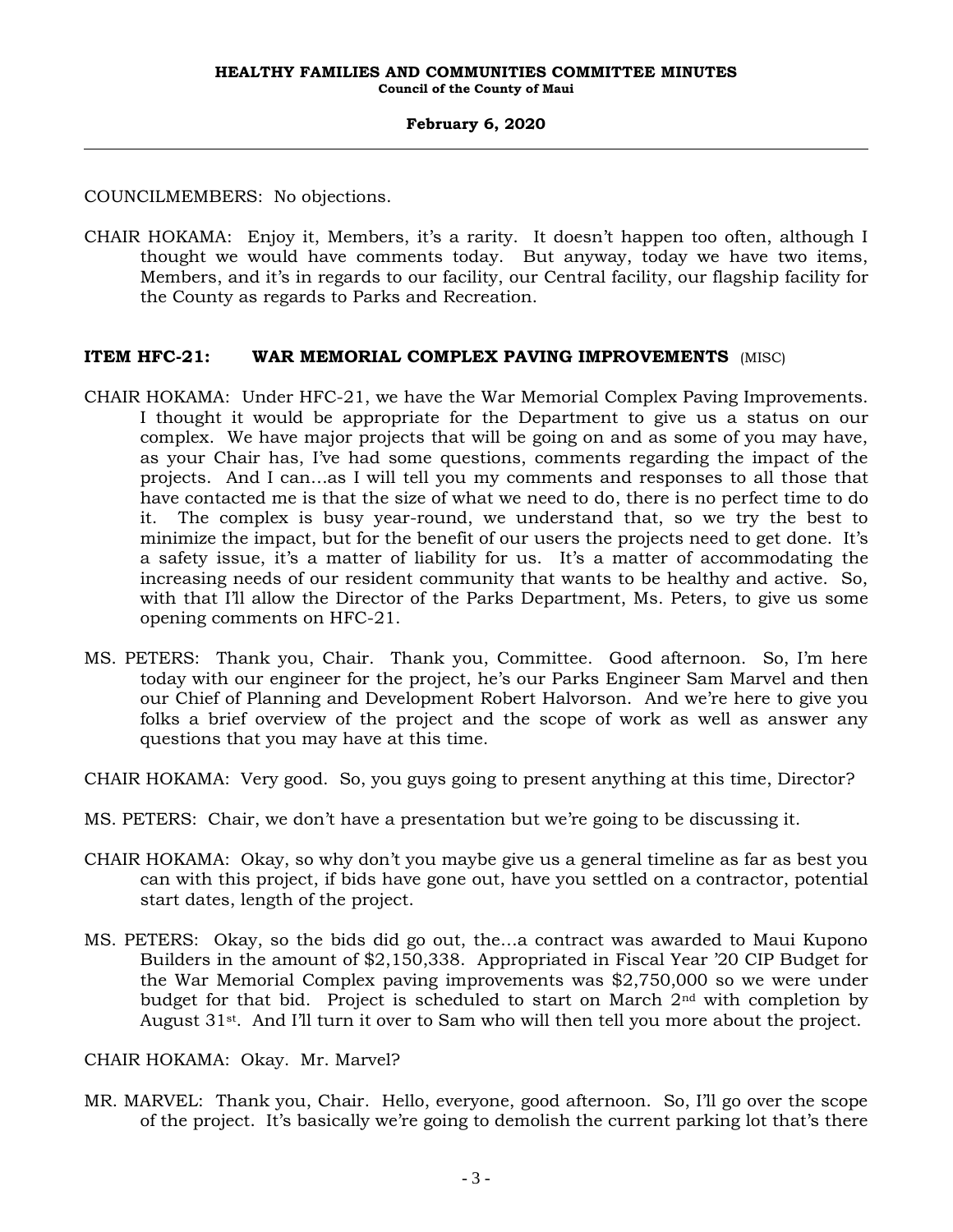#### **HEALTHY FAMILIES AND COMMUNITIES COMMITTEE MINUTES Council of the County of Maui**

#### **February 6, 2020**

so it's all the parking that's outside the football stadium will be removed. The base course will be removed. We'll reuse that material to repave the parking lot. So, all the material that's there will get reused. We have a fairly extensive drainage system that will be getting installed as, you know, to meet State requirements for stormwater and drainage. We've got fairly extensive tree planting that will be going around the perimeter. We've got I think approximately 150 Manila palms going in. We'll be putting in sidewalks, and we putting in better pedestrian access and also ADA upgrades. We'll be increasing the total amount of stalls from what's currently there by approximately 50 or so stalls. So, that's kind of the general scope. It's basically take out what's there, repave, add drainage, add safety and accessibility improvements and things like that to bring the facility up to modern standards.

- CHAIR HOKAMA: Okay, Mr. Marvel, so the Department, the extent of the project is from Maehara Baseball Stadium, War Memorial Football, that whole parking area as well as in front of War Memorial Civic Complex or the gymnasium area? Is that…
- MR. MARVEL: It doesn't include the parking in front of the gym. It'll just be from the baseball stadium to the parking lot in front of the football area.
- CHAIR HOKAMA: And then the back of the pool area?
- MR. MARVEL: Yeah, to the tennis courts --
- CHAIR HOKAMA: Yeah, right, right.
- MR. MARVEL: --is the, kind of the extent on that side.
- CHAIR HOKAMA: Okay. Okay. And as regarding to the material, there's no issue with materials for the project right, with via the contractor? 'Cause I've heard issues about availability of material, so that's not an issue for us right with our project?
- MR. MARVEL: So, they have submitted, you know, all their submittals for a-long-lead-time items and they're expected, everything is expected to be on island in March so they're able to meet their schedule. There's really no issues with that as far as we know.
- CHAIR HOKAMA: Okay. One question that was asked of me and I, I'm sure you folks did you due diligence, Department, is it is still better that we go asphalt pavement versus concrete pavement?
- MR. MARVEL: Yes, based on our analysis, yes. Because cost for one thing and then for the other we'll be able to reuse the existing material. And the other issue is time, it just makes for a faster schedule and we believe it's the best option.
- CHAIR HOKAMA: Okay, no, again, we appreciate your responses to questions that we receive as well. So, Ms. Sugimura, any questions at this time?
- VICE-CHAIR SUGIMURA: So, when does construction begin or renovation?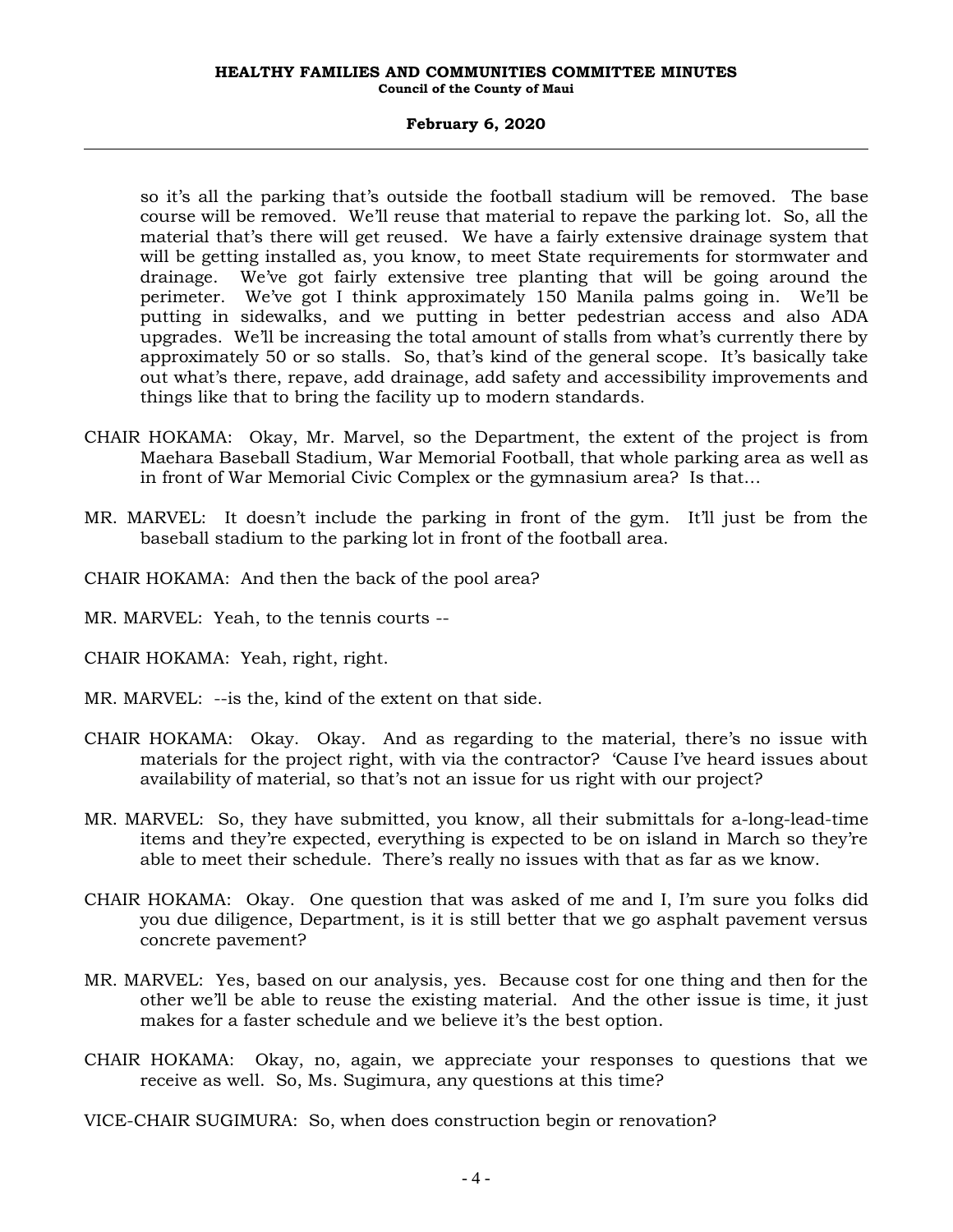#### **HEALTHY FAMILIES AND COMMUNITIES COMMITTEE MINUTES Council of the County of Maui**

### **February 6, 2020**

MR. MARVEL: Monday, March 2nd.

VICE-CHAIR SUGIMURA: Oh okay. Till?

MR. MARVEL: August 31<sup>st</sup> --

VICE-CHAIR SUGIMURA: August 31<sup>st</sup>, okay.

MR. MARVEL: --we'll be reopening.

VICE-CHAIR SUGIMURA: Okay.

MR. MARVEL: Hopefully sooner.

VICE-CHAIR SUGIMURA: So…

CHAIR HOKAMA: Follow-up?

VICE-CHAIR SUGIMURA: What?

CHAIR HOKAMA: You have a follow-up?

VICE-CHAIR SUGIMURA: Yeah, I do.

CHAIR HOKAMA: Okay.

- VICE-CHAIR SUGIMURA: So, I got an e-mail from Baldwin High School graduation, and because of their graduation schedule and which they of course use the stadium as well as Maui High School and the use of this parking lot was an inquiry. What is the…
- MS. PETERS: So, we are accommodating the two graduations and we will be working on a safety and emergency plan with the Department of…with Maui Police Department and the Maui Fire Department to ensure that we have adequate ingress and egress out of the stadium. Like Sam mentioned, the entire parking lot will be barricaded, so we'll need to create some sort of access points and ensure that they are safe. And then also they…Baldwin High School has offered to accommodate the parking and some use of the back entrance in the upper area where the upper concession is, there is an opening from Baldwin High School. So, after our emergency meeting with Fire and Police, we will be meeting on the 14th with the high schools. So, and just to give you a brief history of what's been happening, we met with the high schools in June and we had told them that, you know, the project was going through the Fiscal Year '20 CIP Budget and to anticipate that there were going to be impacts. But we did schedule accordingly and we have…they have their dates and we will be working on the parking plan. So, everything in the complex will be utilized for parking. The gym parking lot, the overflow field where the fair booths are located, Fields 4 and 5 which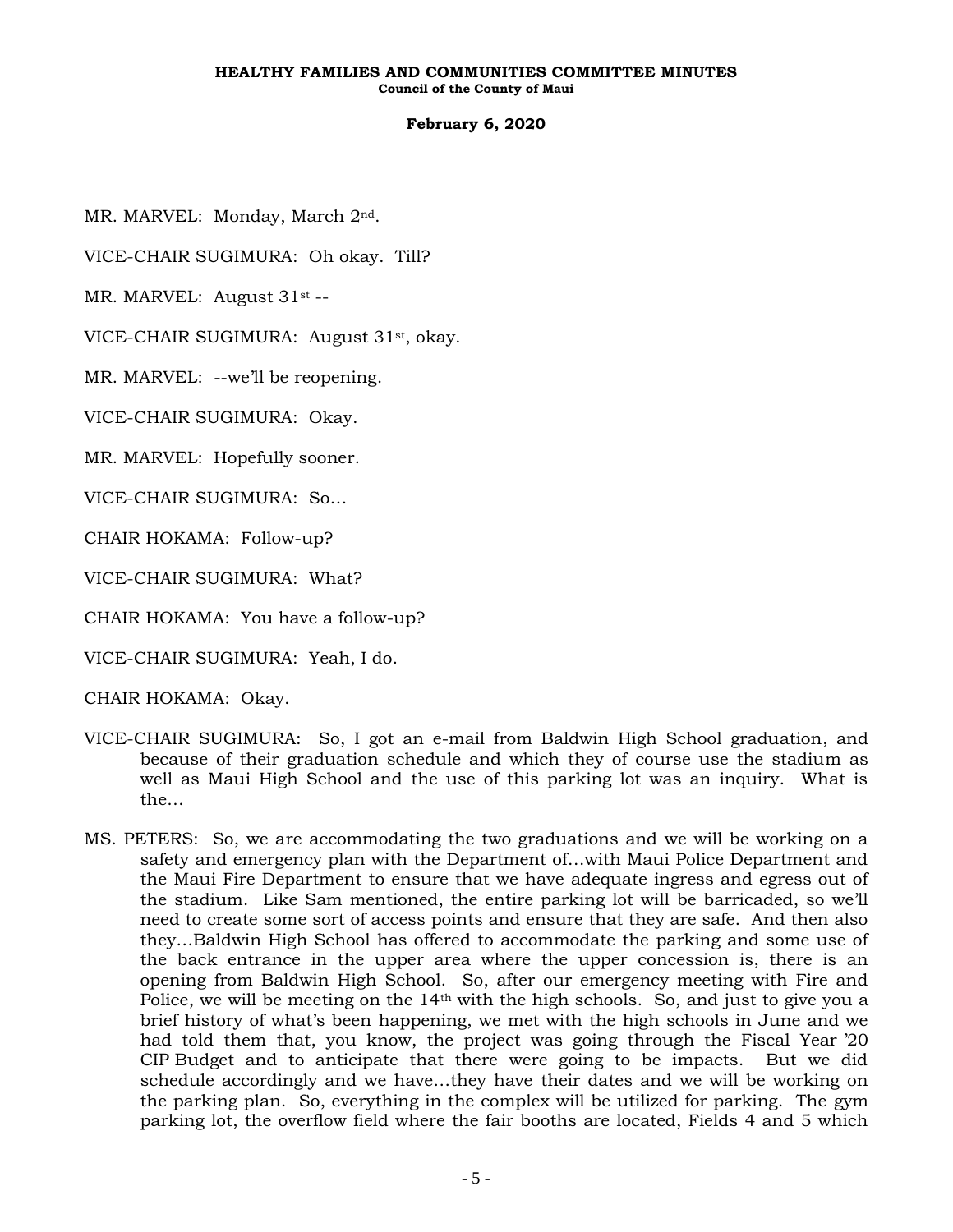is the area between the Sakamoto Pool and the Little League Fields 1, 2, and 3 along Kanaloa, that open grass area will be utilized for parking. We're also blocking off areas at Keopuolani Park so Keopuolani will also be accommodating parking. So, if you're looking at the War Memorial Stadium parking lot, there's approximately 800 stalls in there so that's what we're going to have to try and accommodate as far as parking, and then just the ingress and egress is what we're concerned with to make sure that we can provide a safe and accessible route for everyone.

- VICE-CHAIR SUGIMURA: Oh, I see. So, they're not going to park in the stadium parking area, you're going to open up all the areas around it for them to utilize.
- MS. PETERS: So, once graduation happens in the, at the end of May, we will be two months into the project. So, at that point, we can better analyze to see if there's ways where we can…we know we wouldn't be able to accommodate parking, but maybe we can use, have the contractor assist us in some access points. So, we are already…parking will not be available for graduation in the stadium parking lot. So, we're going to accommodate by utilizing all of our complex and Keopuolani parking as well as Baldwin High School. So, we've asked them for their assistance. They have some…they, you know, if…they park a lot of people for the Maui Fair in their parking lots and on their grass open field area. So, we're hoping that we can all come to a plan where we can formalize parking as well as the emergency and safety plan.

VICE-CHAIR SUGIMURA: Thank you very much. That's it.

CHAIR HOKAMA: Okay, thank you. Ms. Kama, a question?

COUNCILMEMBER KAMA: Yes, thank you, Chair. So, why Manila palms?

CHAIR HOKAMA: Department?

MR. MARVEL: That's a good question, thank you for asking. You know I think it was, the decision was made to kind of match what's there around the perimeter already and to fill in those areas. I think…I could get more information for you on that from our landscape…'cause we, you know, we had a landscape architect design that, and I'm sure there was probably reasons based on, you know, tolerance to the, you know, the salt and the conditions of the site. But, you know, that's…I think it was just to match what's there and fill in that area.

COUNCILMEMBER KAMA: Okay.

CHAIR HOKAMA: We'll follow up with a correspondence --

COUNCILMEMBER KAMA: Thank you.

CHAIR HOKAMA: --for you, Ms. Kama.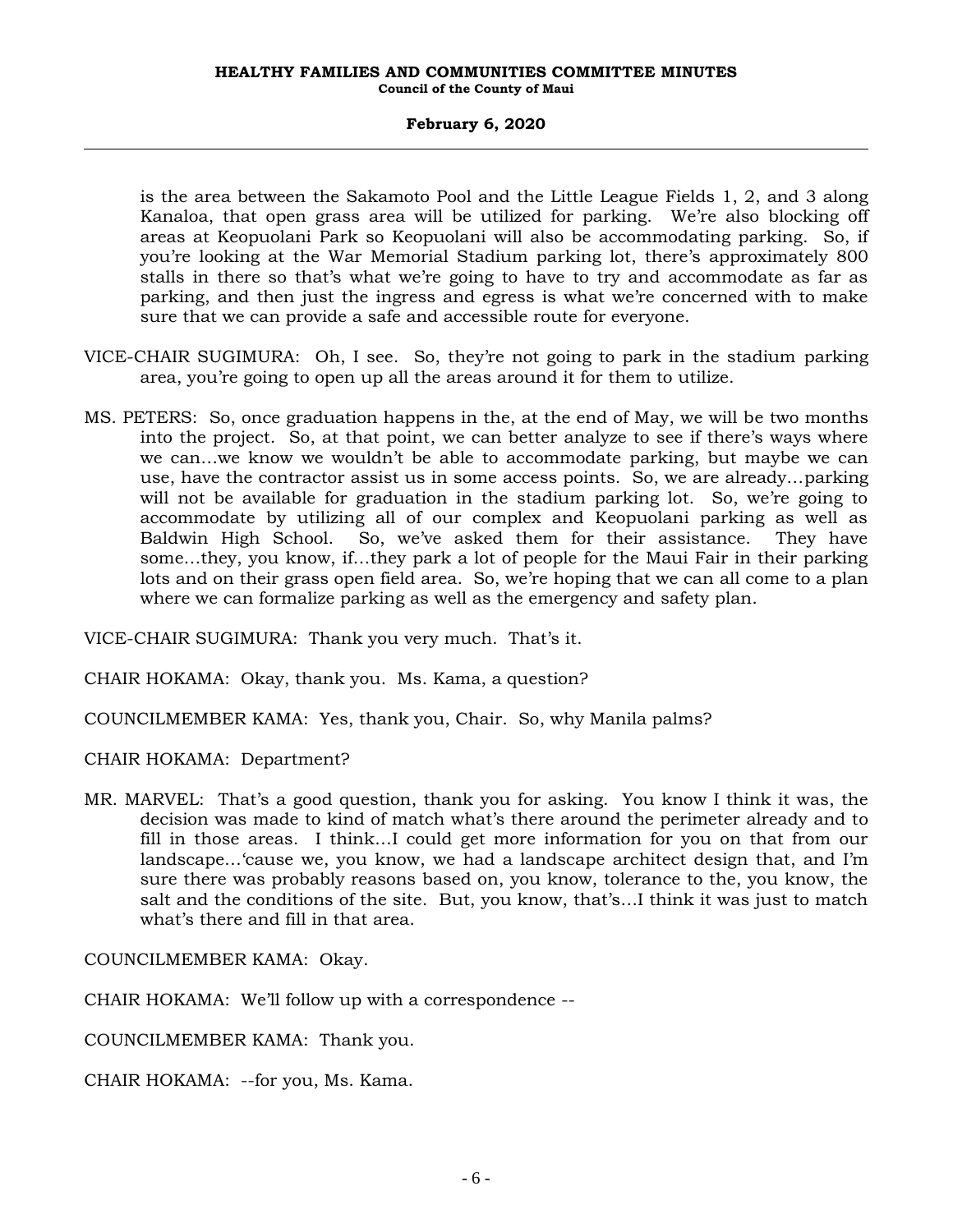- COUNCILMEMBER KAMA: And I just, just one more. So, you know, the Parks Department office can access from the side road. You know so if you drive behind, right, so it's adjacent to one of the classes, the…at the school. Is that road also going to be paved or anything or it's just going to be left as a dirt road?
- MR. MARVEL: That road is not part of the scope of this project.
- COUNCILMEMBER KAMA: Okay.
- MR. MARVEL: Yeah.
- COUNCILMEMBER KAMA: Okay. Okay, well thank you. Thank you, Chair.
- CHAIR HOKAMA: Okay. Ms. Paltin, you have a question at this time?
- COUNCILMEMBER PALTIN: Quick couple. Are we in litigation with Kupono Builders?

CHAIR HOKAMA: Department?

- MS. PETERS: Chair, I'm going to defer to Robert behind there.
- CHAIR HOKAMA: Mr. Halvorson?
- MR. HALVORSON: There is an ongoing litigation with Kupono Builders, but that's about all I can say about it.
- COUNCILMEMBER PALTIN: Oh, but we want to do business with them some more?
- MS. PETERS: Chair?
- CHAIR HOKAMA: Department?
- MS. PETERS: So, actually sorry, it's, so it's their dba that is the…it's Maui…or I guess is it Manu Builders? Manu Builders is what the dba company that we're utilizing. But we can check with…
- CHAIR HOKAMA: Yeah, we'll follow up with a formal request for information that Ms. Paltin has asked about. So we'll ask about the contractor; any outstanding litigations; if there are, why are we still entering into additional contracts?
- COUNCILMEMBER PALTIN: And then I guess maybe since I didn't get an answer on that one, can I get another one? Like for our kupuna and our differently abled people is there going to be shuttles from, if they park at Keopuolani Park and then they have to go to the graduation?
- CHAIR HOKAMA: That's up to the school, that's not up to the County.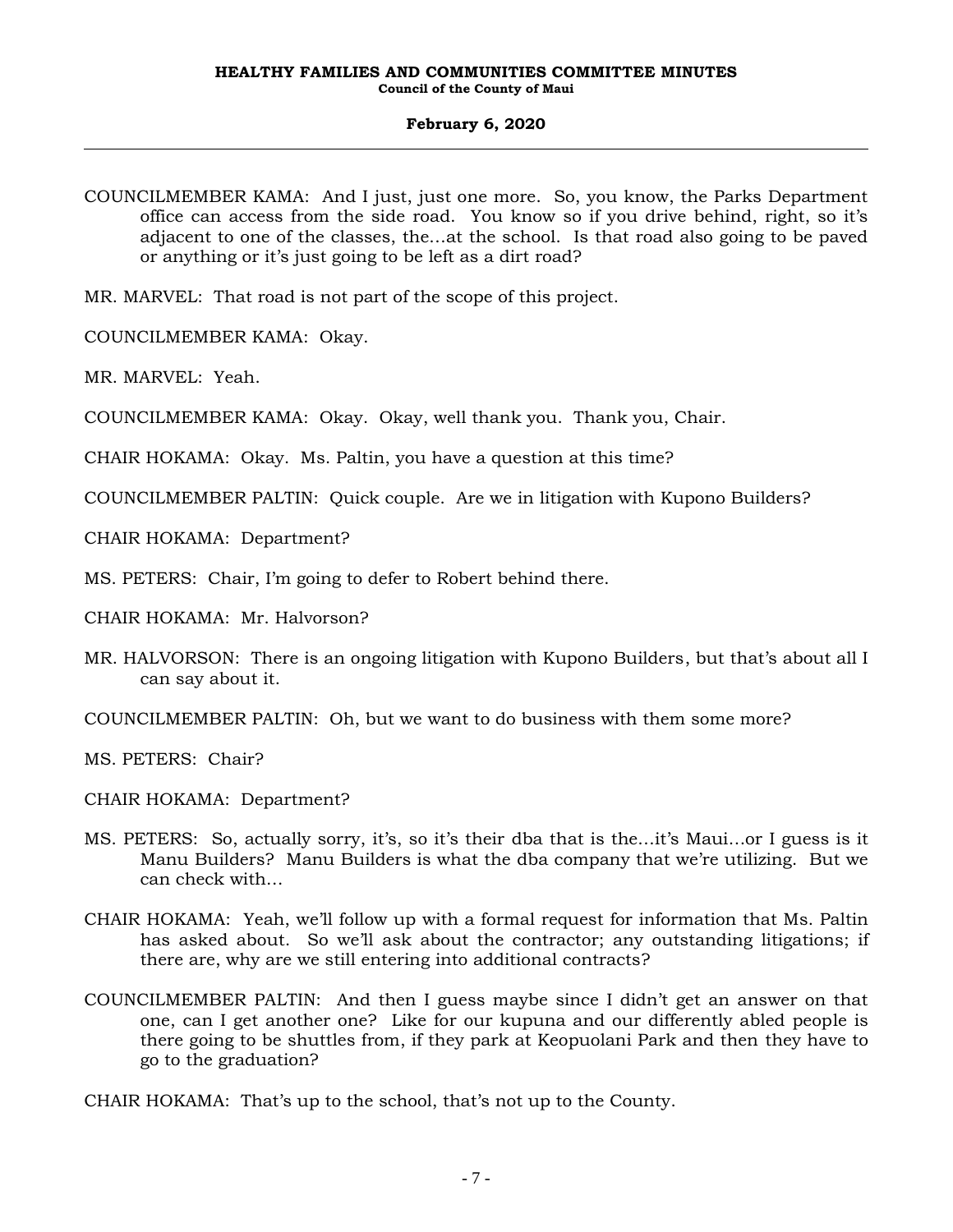- MS. PETERS: Chair, so we have not determined any of that just yet. So, what we're trying to do right now is formalize our safety and emergency plan, and then when we meet with the school, we would find out with them if they're…they already have been working on that type of plan. What I do know is the accessible parking will be within the complex so the gym parking lot would have to be where the accessible parking would be. And then typically what happens like during the fair, they have carts and they have ADA shuttles that take the kupuna or ADA accessible…people with accessibility concerns on the carts to the entrance of the event. So, that would be typically happening.
- COUNCILMEMBER PALTIN: So you going have specific parking for those…I mean they'll have like a reserve section to address different needs?
- MS. PETERS: I would assume so, and we're meeting with the schools on February 14th and then we'll have that formalized and coordinate with them on that. And, you know, the school coordinators they've been doing this for a long time so they pretty much have a good idea of the amount of participants, the parking needs. Yeah, it's pretty well organized in what they do. So, we're trying to lessen this impact as much as possible and work with all of the user groups to try and accommodate as best as we can.
- COUNCILMEMBER PALTIN: So, that is an item on your list for discussion on February  $14<sup>th</sup>$ ?
- MS. PETERS: Absolutely.
- COUNCILMEMBER PALTIN: Okay, thank you. I'll yield.
- CHAIR HOKAMA: Thank you. Ms. Rawlins-Fernandez?
- COUNCILMEMBER RAWLINS-FERNANDEZ: Mahalo, Chair. Okay. Some of my questions were asked, so perfect. So, the hotel workers, what…do you have a plan for where they'll park?
- MS. PETERS: So, we met in November with all of the stakeholders and so they were all aware that we were moving along. We had anticipated a February  $2<sup>nd</sup>...3<sup>rd</sup>$ , February  $3<sup>rd</sup>$  this past Monday, we had anticipated it, the project to start then. So, they were all working with that timeline. The hotel workers have relocated to the U-Haul area, the old Kmart and so they're being picked up there. So, working with Marc Takamori and Michael Du Pont with our Maui DOT, they were able to get that area secured.
- COUNCILMEMBER RAWLINS-FERNANDEZ: Mahalo. Good plan. Okay, and then along with Member Kama's question, can we also find out what the policy on, of using or planting native plants?
- CHAIR HOKAMA: Sure. I believe we have an Arborist Committee that the Council I think confirms. I think there's five public members. But we're happy to send the correspondence and get the response back for you.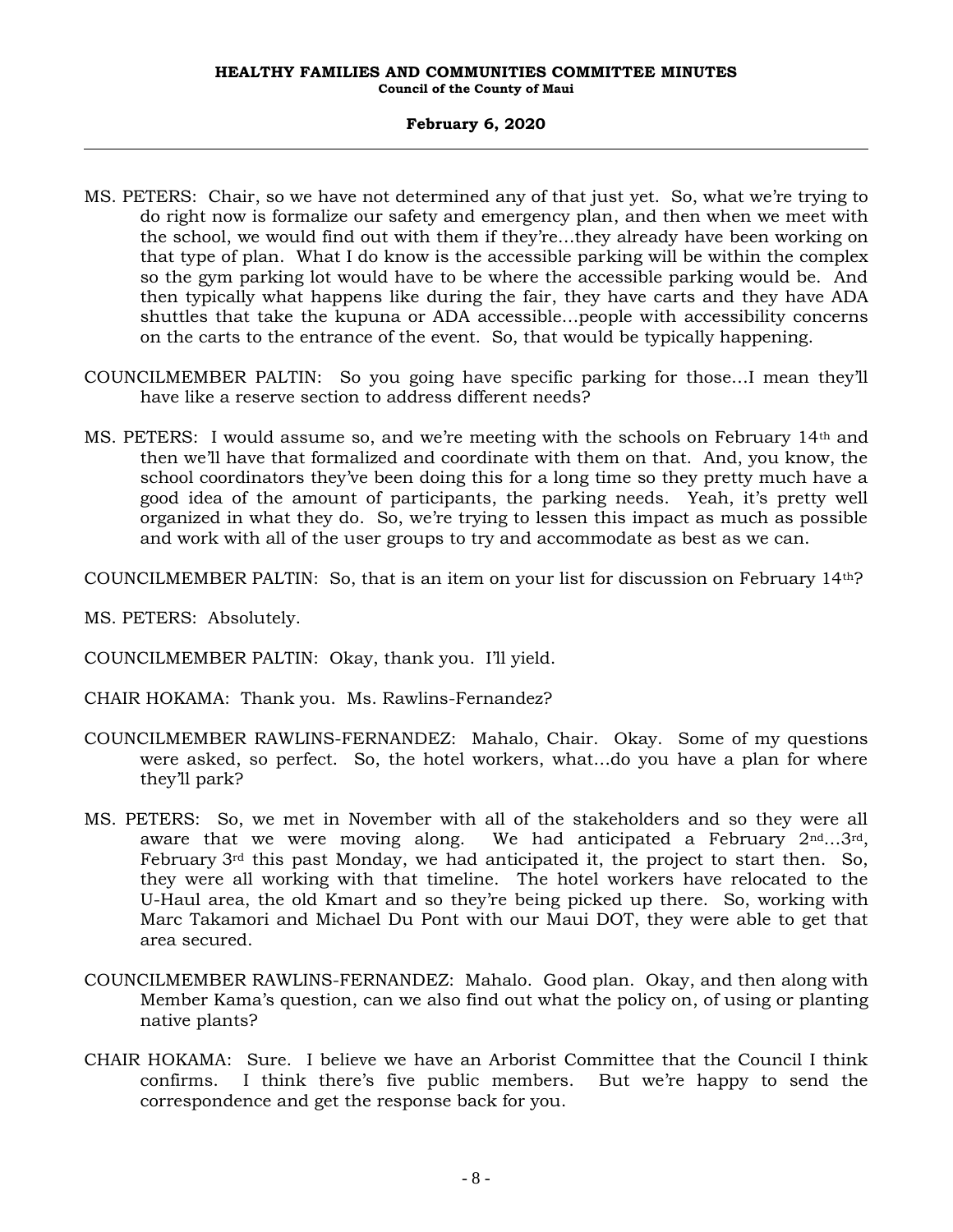COUNCILMEMBER RAWLINS-FERNANDEZ: Mahalo, Chair.

CHAIR HOKAMA: Okay. Ms. King?

COUNCILMEMBER KING: Thank you, Chair. I think all, most of my questions have been answered but I did have one other thought. Are we coordinating this first project with the second one so that we have closure and get everything done kind of simultaneously?

CHAIR HOKAMA: Director?

MS. PETERS: Chair, so the War Memorial Gym projects, we only have design funding right now. We're going to be coming in Fiscal Year '20…for Fiscal Year '21 CIP for the construction funds. It…as far as impact, I think if we do the project separately it'll help a lot better, because the gym parking lot may be a little bit impacted and we need all of that parking to accommodate the loss of the stadium parking lot.

COUNCILMEMBER KING: Oh okay. So, you're not ready for construction anyway on that?

MS. PETERS: Yeah, we're not there.

COUNCILMEMBER KING: Okay. Thank you.

CHAIR HOKAMA: Thank you. Mr. Molina?

- COUNCILMEMBER MOLINA: Thank you, Mr. Chairman. I guess the, first, the bid proposal that came in. I mean in comparison to the others that put in the bids, I mean I guess they can do all of the scope of work for a much significantly less price. So, I mean it's nice to see but I just hope it's not a case of, you know, you get what you pay for, yeah? So, but they generally have a good, have had a…except for that one litigation matter they've had a good reputation with the County right, a good working relationship?
- MS. PETERS: Chair? Yes, they've done good, and, you know, they are…they sub the work out to a paving contractor. So, they, they're fully aware of our time constraints and the construction window and the need for this to get done within budget and within our timeframe. They, you know, I just I guess the contract or the project there hasn't been anything done to the stadium parking lot since 1969. So, we'll be, and we'll be going, excavating a little bit for the drainage system so we'll be doing that underground drainage system. So, we're hoping that we don't fall into any type of unforeseen issues. So, we'll be…we'll…Sam will be monitoring it very closely.
- COUNCILMEMBER MOLINA: Okay, well, thank you. Wow, Mr. Chairman, 1969, only some of us was around. That's when man landed on the moon, yeah, so I think it's about time yeah. And one other thing like Member Kama and…

CHAIR HOKAMA: Never even have Woodstock yet I think.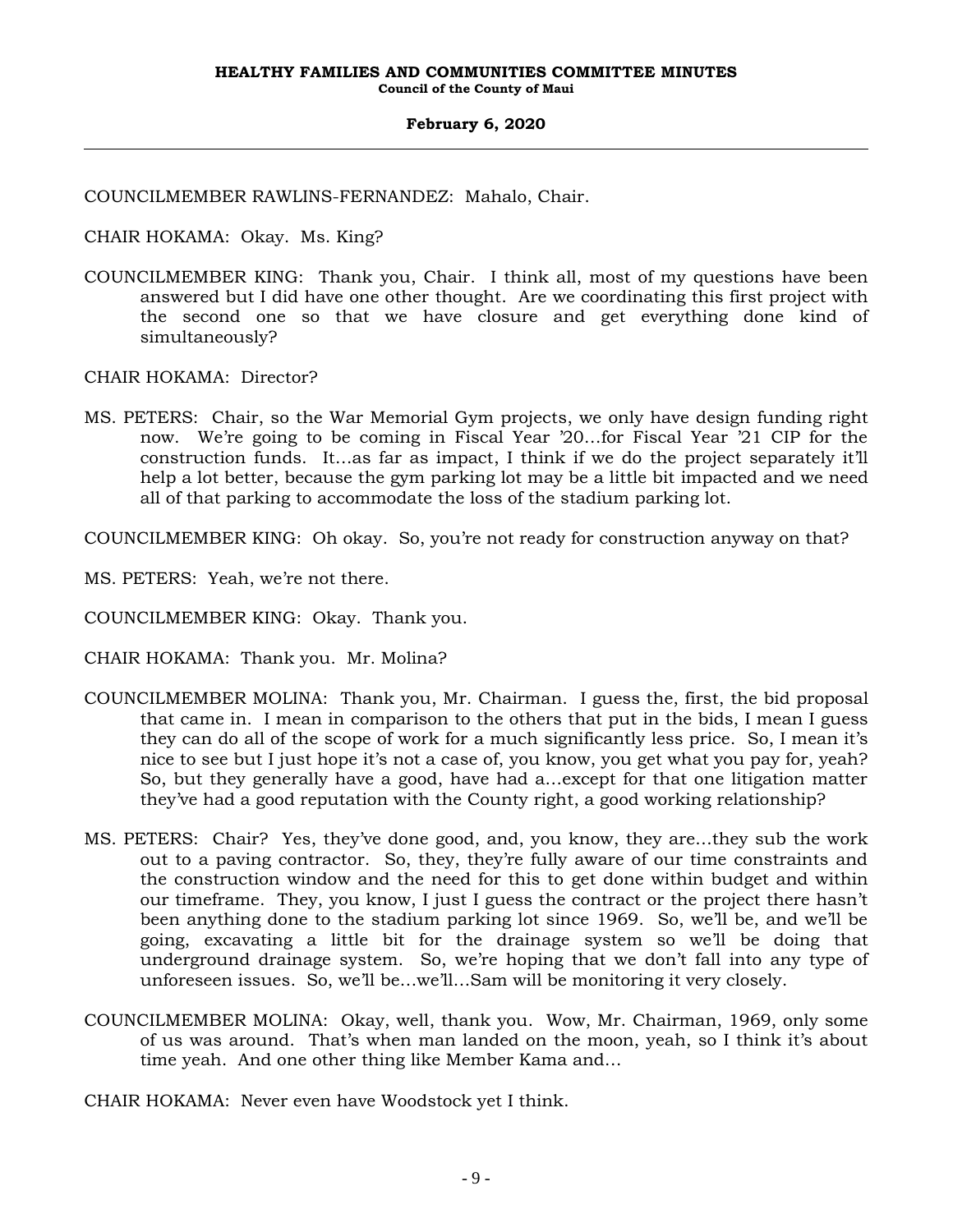COUNCILMEMBER MOLINA: Yeah that's right, Woodstock too. The concern about trees from Member Kama and Member Rawlins-Fernandez, also the, you know, because a lot of…we all love trees but just any impacts, potential impacts from the roots and the pavement? And if we could get some assurances in that, you know, letter or any comments from the Department on that?

CHAIR HOKAMA: Director?

- MS. PETERS: Chair, so I drove through the parking lot today just so that I could get a better bird's eye view of what was going on before I got here, and the, if you look at all the trees within the parking lot, the roots are uplifting the asphalt. So, what this design is, it's all on the perimeter of the lot.
- COUNCILMEMBER MOLINA: Oh okay. Oh good, good. And these trees are pretty pricey though, even for Manila palms yeah? So --
- MS. PETERS: Yeah.
- COUNCILMEMBER MOLINA: --I mean they're beautiful and everything, so. And if we could get included in that letter, you know, cost per tree. How many trees were they looking at in total?
- MR. MARVEL: Approximately 150 new trees.
- COUNCILMEMBER MOLINA: One hundred and fifty new trees.
- CHAIR HOKAMA: So, yeah, we'll include that in the request, Mr. Molina.

COUNCILMEMBER MOLINA: Okay.

CHAIR HOKAMA: Because I do know A&B is on an anniversary program they're…for their, of their existence 100 or 150 years. Part of their community projects is to go out and plant a lot of indigenous Native Hawaiian trees back on lands, especially their lands. For those of you that maybe remember, Mrs. Ariyoshi, her initiative was the million trees of aloha. She had DLNR nurseries propagate 1 million indigenous plants from koas to naupakas and whatnot to replant in the State. So, your questions are very valid and pertinent, and we'll ask those appropriate questions, because one of the biggest change orders we ever did for Parks was that project area, Keopuolani. We wasted a lot of money on landscape on the initial construction. So, people like me, yeah, we don't want to pay more than we need to. And if we can get free planting material that makes sense for the area, we'll make use of that material. It's coming from the State DLNR nurseries anyway. So, Mr. Marvel, yeah, we'll ask for the follow-up about the landscaping plan if you could maybe have that part of the submittal, we would appreciate that. And again, the…I'll ask the Director in the future as things go forward, they already…they're finalizing their concession rules and regs so in the future like how the State makes us pay for the use of their parking lots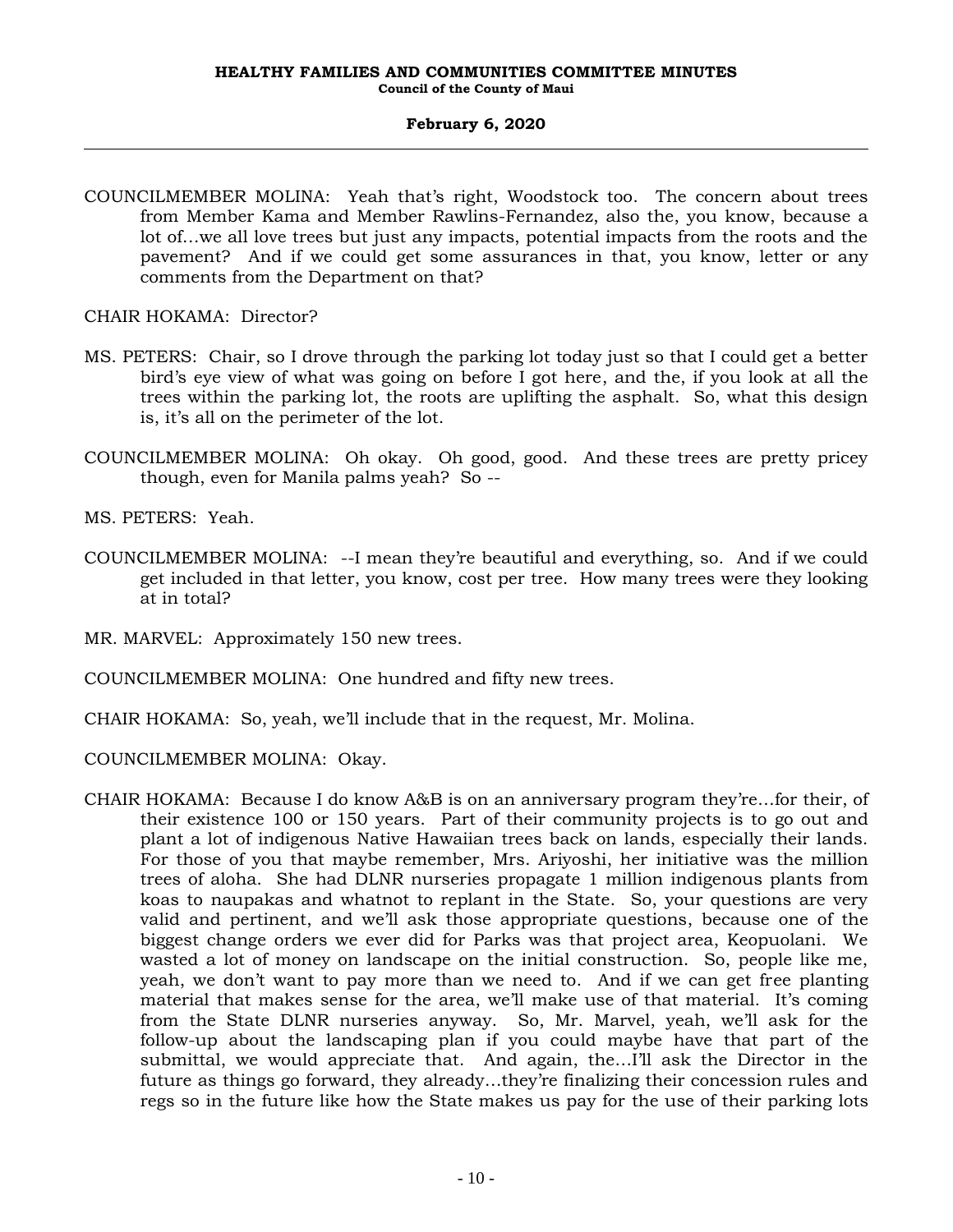for activities, they're going to pay to use County parking lots too. Okay. Nothing is free anymore. Director, anything?

- MS. PETERS: Thank you, Chair. No, if you folks have any other questions, we are here to answer them. We just appreciate everyone's support. Just like you said, Chair, there's no good time to do the parking lot. It impacts so many users and we've identified all of those users and hear weekly from all of them.
- CHAIR HOKAMA: You have anything…I gotta ask this because, you know, I had the call and then I did the ride and that evening you got a lot of deer by the old zoo, a lot of axis deer. Is that something that you gotta be aware of with this project? Because you got animals crossing that area.
- MS. PETERS: Chair, you know, we know we've got reports of them at Keopuolani Park and…
- CHAIR HOKAMA: I say you get couple hundred.
- MS. PETERS: So, we did reach out to Mr. Caires from the UH System, and he's going to help us to try and identify the best way to manage that. We're hoping that they won't come into the parking lot area, but there'll be dust fences and the contractor is required to install the best management practices. So, that'll…it'll all be screened.
- CHAIR HOKAMA: Okay. And again, I saw it so I believe it okay. It's like our islands, a lot in that small area. Airport DAGS area, hundreds of axis deer too. Any further questions on the parking lot? If not, I'm going to ask the Director to start comments regarding the gym itself and then we'll have more questions on the…yes, Ms. Sugimura?

VICE-CHAIR SUGIMURA: So, I think we're…when I taught my son how to drive --

CHAIR HOKAMA: Yes.

VICE-CHAIR SUGIMURA: --there are those tires by the stadium --

CHAIR HOKAMA: Right.

VICE-CHAIR SUGIMURA: --and everybody that…automatically know that's where you learn how to parallel park. So, are you also going to accommodate that during this interim and then…

CHAIR HOKAMA: Director?

MS. PETERS: Chair, thank you. Thank you, Member Sugimura. Yeah, that's one of our many popular questions we get. So yes, it has to be relocated so we worked with the DMV and we identified the upper parking lot at Keopuolani Park next to our maintenance baseyard, the tires will be relocated there and it'll be part of their testing process.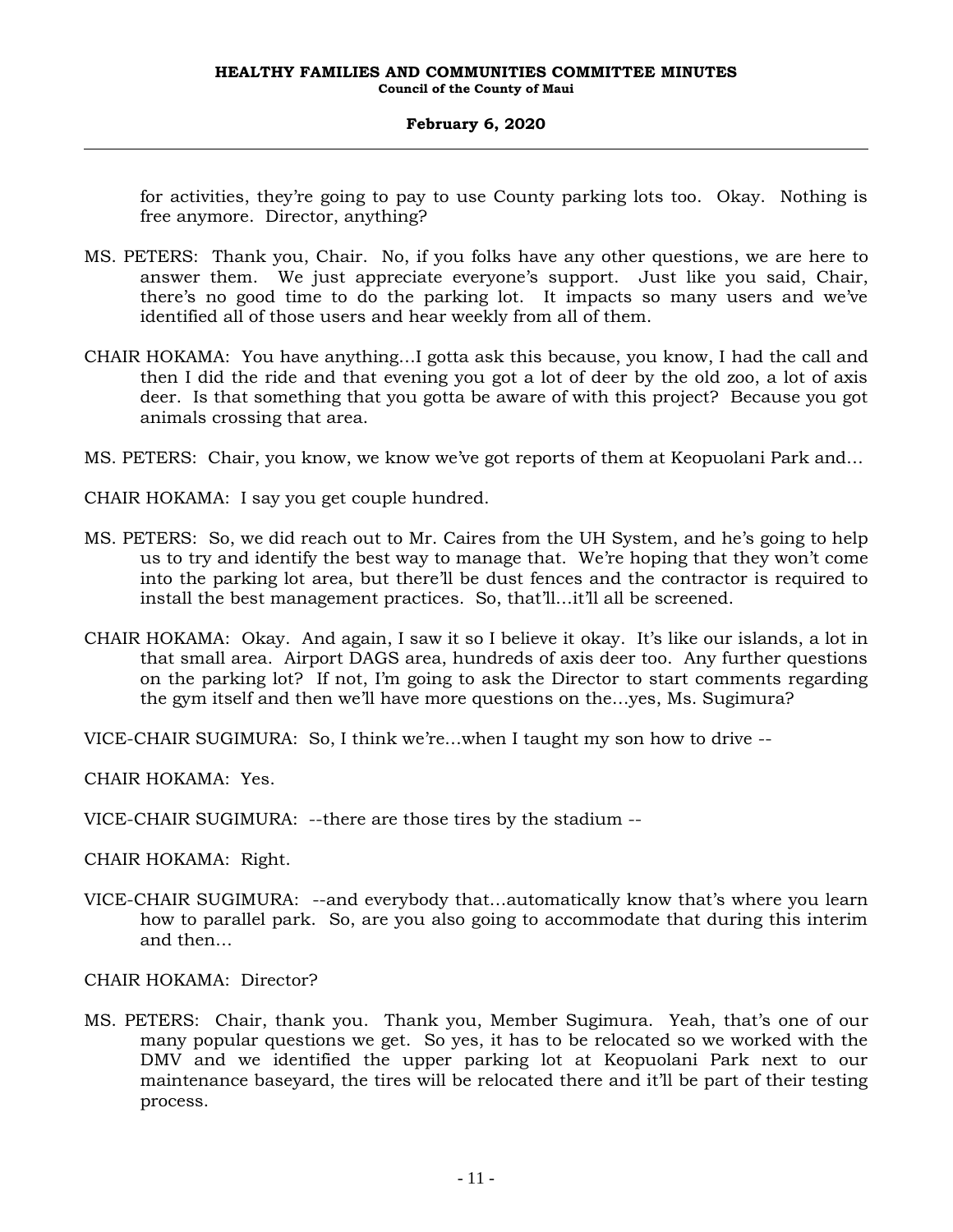CHAIR HOKAMA: Thank you. Ms. Paltin, you had one more on this, the parking one?

COUNCILMEMBER PALTIN: Yeah, I just was wondering if the project is phased, like they're going to finish and then open up that area or it's just like all at the same time?

CHAIR HOKAMA: Department?

MR. MARVEL: No, they're going to do it all one time.

COUNCILMEMBER PALTIN: Oh okay.

CHAIR HOKAMA: Okay, thank you.

MS. PETERS: I can…

CHAIR HOKAMA: Yes, Director?

- MS. PETERS: I can elaborate more on that. So, it's, it would take a longer period of time if we were to have them start and finish half, and then they would have to come back, mobilize, and do the other half. So, it would be a longer duration in time as well as it would have increased the cost.
- CHAIR HOKAMA: Thank you for that. Okay, Director, you and the Staff, if you could give us additional comments --

COUNCILMEMBER RAWLINS-FERNANDEZ: Chair, one more question.

CHAIR HOKAMA: --on…

COUNCILMEMBER RAWLINS-FERNANDEZ: Sorry.

CHAIR HOKAMA: Oh no, no. Yes, Ms. Rawlins-Fernandez?

COUNCILMEMBER RAWLINS-FERNANDEZ: Oh okay. A real quick one. In line with the question that you asked earlier, so the Department chose AC, so asphalt pavement over concrete. Do you have any data on the duration? So, how much longer the…or the time, the comparison, if concrete would be significantly longer or if it's approximately the same?

CHAIR HOKAMA: Department?

MR. MARVEL: Typically the concrete surface would have a longer design life but more upfront cost, and I could get you exact figures after this meeting. But that's kind of the usual summary. And probably quite a bit more cost in this case because we do that have that existing material that we will be reusing. So, but I can get you exact numbers after the meeting.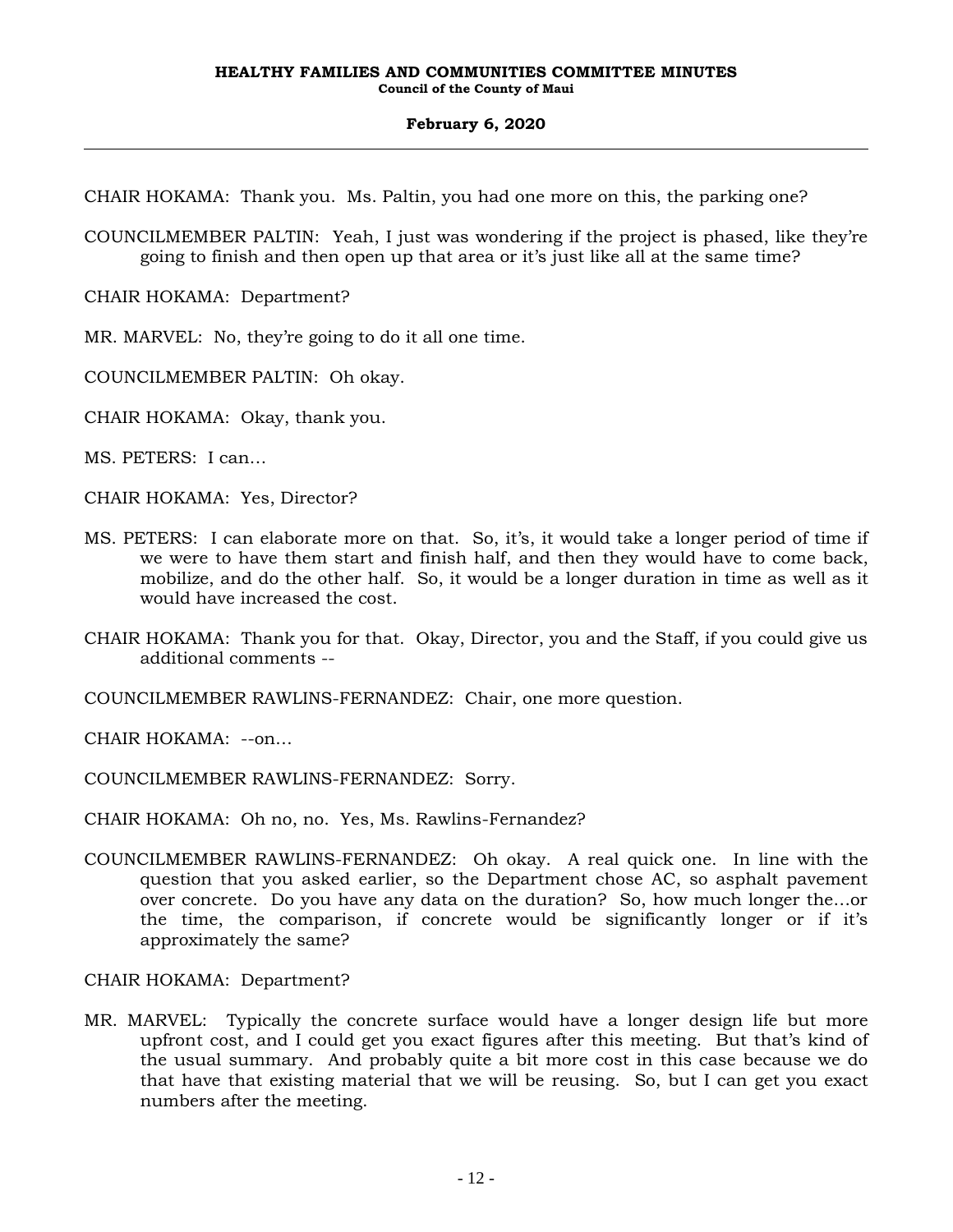COUNCILMEMBER RAWLINS-FERNANDEZ: Mahalo. And then so how long do you expect this project to last for? Till we'd have to do this again?

MR. MARVEL: Oh, till we have to redo it?

COUNCILMEMBER RAWLINS-FERNANDEZ: Repave, yeah.

MR. MARVEL: Probably at least 30 years.

COUNCILMEMBER RAWLINS-FERNANDEZ: Thirty?

MR. MARVEL: Yeah.

COUNCILMEMBER RAWLINS-FERNANDEZ: Okay. All right, mahalo, Chair. Sorry about that.

CHAIR HOKAMA: We would love to have 30 years off that asphalt.

MS. PETERS: Chair?

CHAIR HOKAMA: Yes, Director?

- MS. PETERS: So, we are also trying to make sure that we do preventative maintenance measures, so there is seal coating and that type of things that we're going to look at and definitely put on, in our maintenance system in which we can then prolong the life of our parking lots.
- CHAIR HOKAMA: So, they brought up some good points at the end, now my brain is kicking in. So, what is the pad of the asphalt and because I ask that, are we going to keep continuing our facility to be used for heavy equipment, heavy truck driving training and testing too?

MS. PETERS: So…

- CHAIR HOKAMA: Because that's going to eat up the asphalt, the gross volume weight of equipment.
- MS. PETERS: Yes, Chair. So, we did look at that as a means of relocation and permanent relocation. So, where we did find is the police pursuit track at the Maui Raceway Park, and we're going to be permanently relocating our heavy vehicle training for our County employees as well as the CDL testing to that site. So, again, we've worked with Fire, Police and we'll be scheduling everyone accordingly so that we have good utilization of that area.

CHAIR HOKAMA: Great. So, what are we looking at then, three-inch, four-inch pad?

MR. MARVEL: The thickness is three-and-a-half inches.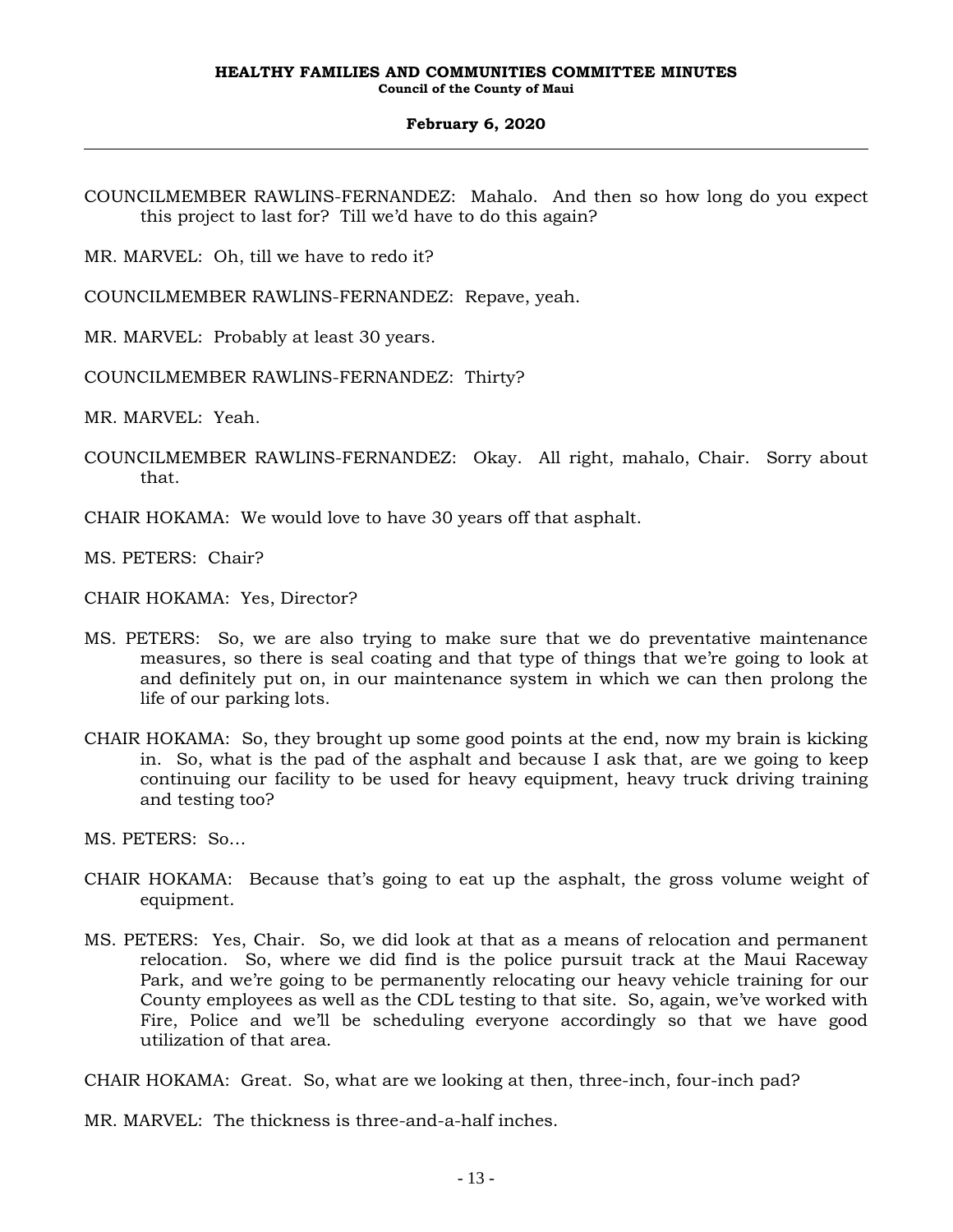CHAIR HOKAMA: Wow, that's close yeah, three-four inch.

COUNCILMEMBER KAMA: Chair?

CHAIR HOKAMA: Yes, ma'am?

COUNCILMEMBER KAMA: I have a question.

CHAIR HOKAMA: Yes, ma'am?

- COUNCILMEMBER KAMA: You know when the parking lot is used for training for CDL license renewals, whatever, does the County charge those private companies for utilization of that for training their drivers?
- CHAIR HOKAMA: Under the new concession law now that we have in place, they will be paying the County --

COUNCILMEMBER KAMA: Okay.

CHAIR HOKAMA: --for use of County --

COUNCILMEMBER KAMA: Okay.

CHAIR HOKAMA: --facilities.

COUNCILMEMBER KAMA: Okay.

CHAIR HOKAMA: Yeah.

COUNCILMEMBER KAMA: Okay. Just thinking of how to pay for this. Thank you.

CHAIR HOKAMA: Yeah. Okay, any other questions on the parking? I mean excuse me, the paving, the paving portion?

#### **COUNCILMEMBERS VOICED NO OBJECTIONS.**

#### **ACTION: DEFER PENDING FURTHER DISCUSSION.**

### **ITEM HFC-6: WAR MEMORIAL GYM BUILDING IMPROVEMENTS PROJECT**  (MISC)

- CHAIR HOKAMA: Then I'll ask the Director share about the gym project itself, where we are with the design and as we move forward toward construction please.
- MS. PETERS: Thank you, Chair. So, in the current Fiscal Year '20 Budget, we did ask for an additional \$250,000, and so the War Memorial Gym project is again a total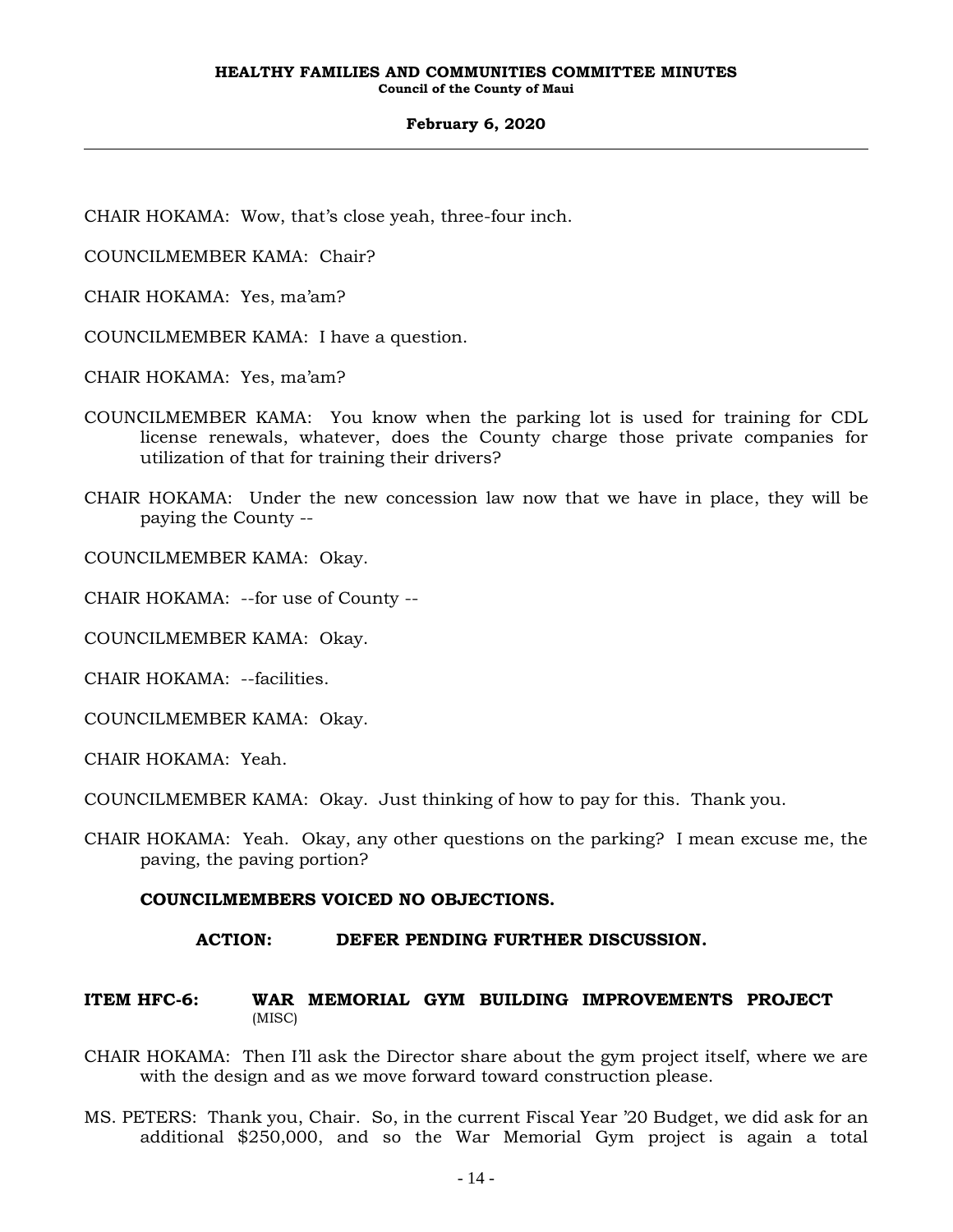rehabilitation of our, another signature and flagship gymnasium within Central Maui. The scope of work is pretty extensive. We're going to be demolishing and reconstructing the locker rooms in the rear of the building, in the inside of the gym…

- CHAIR HOKAMA: Excuse me, to interrupt you, yeah, Director. We just came from a very important meeting where terms like rehab, reconstruction, demolition was…we got into little bit of the weeds because of the terms. So, I would just ask that you use the terms and make sure that we understand it the way you're trying to apply it, because rehab and demolish is two different things to us. Yeah. So, yeah, so if you say we're going to rehab and then next thing you say but we're going to demolish this, for us is like wait, you just told us rehab, now you're talking demolish yeah. So, again, so that we all clear, we all understand, you know, I just ask that we use the terms that we can get consensus on. 'Cause later on, you know, my Budget Chair might say, no, they said rehab, this is one new building. There's no rehabbing done, this is new construction. So, again yeah, if you could help us please, Director.
- MS. PETERS: Thank you, Chair. My apologies for the confusion. So, maybe we'll keep it a little bit more simple. So, what we're doing is we're going to do renovations within the locker rooms. We will be doing, installing of air conditioning in fix…which will include replacing of the jealousy windows with fixed-glass windows. We will be installing a PV system. Painting of the interior and exterior. Replacing the finish, plaster finish which is on the exterior portion of the gym right now. The flooring will be replaced. The basketball standards will be replaced. The bleachers will be replaced. And the project will be ADA compliant. We will be doing some roof repair. And we had a structural assessment done a couple years ago so that'll also, whatever components were within that structural assessment that needs to be done we will be doing that as well.
- CHAIR HOKAMA: It's a pretty good-sized project, Director. So, thank you. I'm sure the community is…so couple things yeah. Are we doing anything to protect the war memorial component of the gymnasium itself? You know again, we had our own living legend create that memorial piece yeah, Mr. Tadashi Sato, world-renowned artist. And that's one of the centerpieces like Lahaina Civic, yeah, he has a centerpiece there. Are we doing anything during the construction period or with the design that will either enhance or ensure protection of that artwork?
- MS. PETERS: Thank you, Chair. Yes, we are very lucky to have that piece of artwork from Mr. Sato and worked very hard on the, ensuring that we had included all of the names of our veterans that should have been on that wall. So, we are definitely going to protect it. It will be in the scope of work that the contractor ensure that nothing damages it. That exterior finishing that's on the side walls that we created so that it would be a place of reverence and it would not just be open, will be refinished and painted. So, absolutely I will…my office is right down, I'll make sure that that is protected. You know it was…I was there when it was dedicated and Mr. Sato did come to the dedication so very, very special project for us.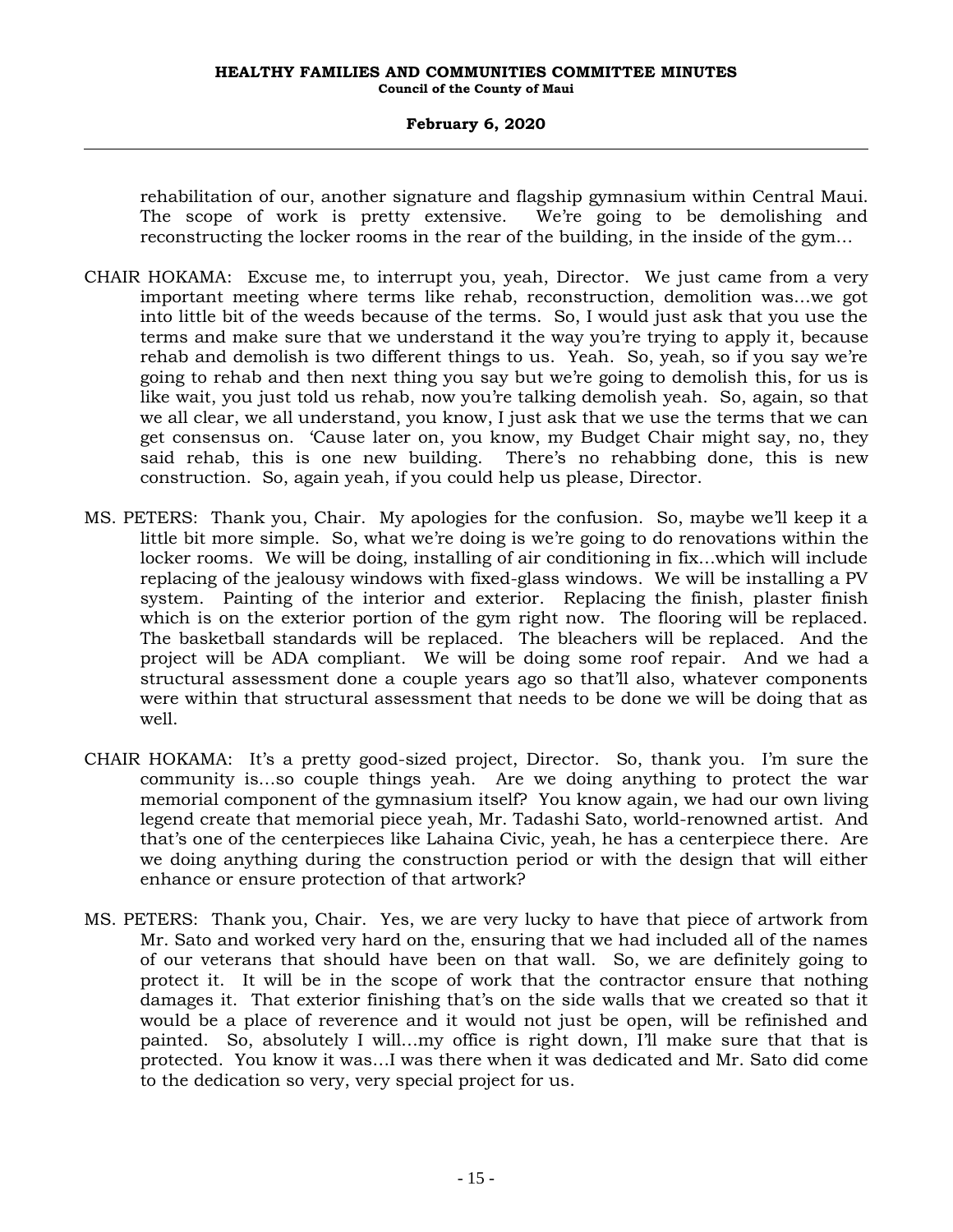- CHAIR HOKAMA: Yeah, yeah. No, no, yeah, we were very fortunate with Mr. Sato, definitely. I'll ask Mr. Molina if he has any questions regarding this side of the project?
- COUNCILMEMBER MOLINA: All right, thank you. And, you know, Chair, you kind of read our minds earlier with this differentiation between demolition and rehab, and I started thinking about post offices too for some reason. But anyway just for the record, when was…since we're talking about the last time things were improved, improvements to the gym was most recently done when, 1968, 1972?
- CHAIR HOKAMA: I know the State was willing to give us \$1 million of General Fund support for improvements to War Memorial including air conditioning, but that was like maybe ten years ago, I think under Senator Tsutsui's time. Director?
- MS. PETERS: So, there was improvements to the lobby that was done maybe like 15, 10-15 years ago, but it was built in the 1960s. So, the flooring was replaced. It has…it did get new scoreboards. Basketball standards I do not believe have been replaced. Bleacher replacement has been a while, our bleachers are not functioning as they should be right now. So again, you know, in looking at our preventative maintenance scheduling, this will be very important. So, we've started looking at that when we recently did South Maui gym and putting that on our maintenance schedule so that we are…we can prolong our…and have an increased life in the components of our facilities. And then for when the gym is down, we are again are so fortunate that we have our South Maui Community Park Gymnasium that we can then utilize. So, the impact of the gym going down, construction is estimated to take about a year. So, we can then utilize all of our other gymnasiums to take, lessen that impact.
- COUNCILMEMBER MOLINA: Fantastic. And then anything to do with LEED certification too for these types of improvements?

CHAIR HOKAMA: Department?

- MS. PETERS: Yeah, so we'll be looking at LEED certification, I don't believe it'll be Gold Star, but another thing that we're going to be looking at too is ensuring that we can meet the category three standards so that it is a shelter, serve as shelter for post-disaster.
- COUNCILMEMBER MOLINA: Okay, great. Thank you. Thank you, Chair.
- CHAIR HOKAMA: Great questions. One real quick follow-up. So, we're planning to have Wi-Fi capabilities then in our facility?
- MS. PETERS: Yes, thank you, Chair. We just met with Spectrum so they'll be starting at the War Memorial Complex within the next month on the Wi-Fi at the, in, within the gym.

CHAIR HOKAMA: Oh, terrific. Ms. King, questions?

COUNCILMEMBER KING: Great. Thank you, Chair. Yeah, I think that's a great question. I just wanted to touch on something you said earlier about the basketball standards not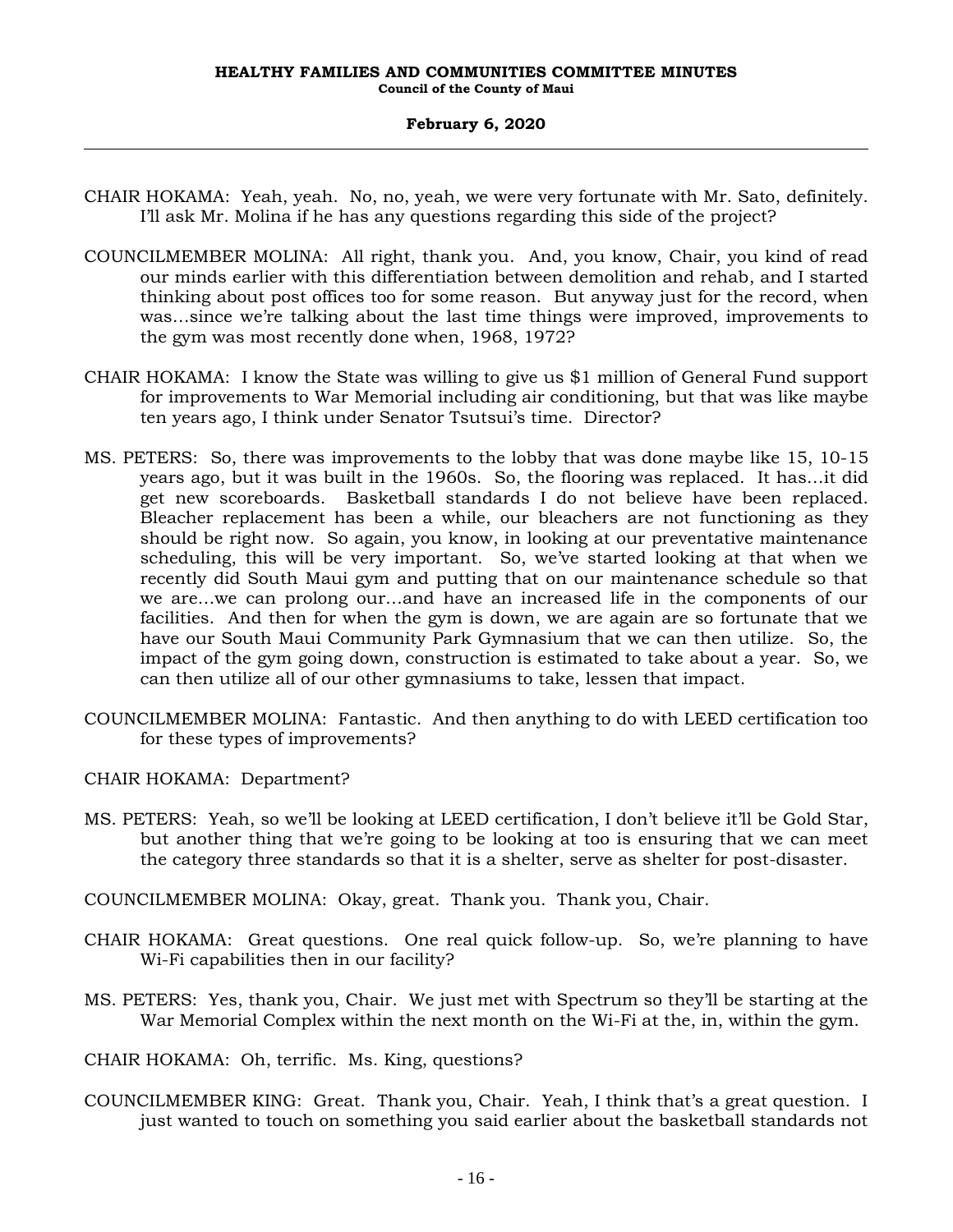changing, 'cause I thought we just heard from the Maui Invitational folks that they were changing and they were going to have to redo the painting on the ground for the Civic --

CHAIR HOKAMA: For the Civic.

COUNCILMEMBER KING: --Lahaina Civic Center. So, was that something that's, it's a national issue or just that particular event? Do you know, Chair?

CHAIR HOKAMA: Director?

- MS. PETERS: Chair, thank you. So, the basketball standards--sorry--that I was referring to would be the backboards and rims and the actual basketball structure that comes down the nets and stuff, the hoops that come down. As far as painting, we had to repaint the court for the Maui Invitational for the NCAA three-point line. So, we'll ensure that all of the striping on the court will meet those standards.
- COUNCILMEMBER KING: Okay, great. And then I wanted to kind of follow up on the use. Are, is the use after you finish the flooring, is that going to change at all due to, you know, protection of the flooring, all the events that we've been having at War Memorial?

CHAIR HOKAMA: Director?

MS. PETERS: Chair…thank you, Member King. So, yes, we do not anticipate that much change to the flooring, because what we do is we order the floor covering systems and we mandate that those go down for any type of event. So, like the Senior Fair, we have the school's band concert that is very popular in the gym. Yeah, so we ask or we assist with laying down those floor coverings. Also, there's paddings, there's other types of support protection systems that we're looking at for all of our gymnasiums to just make sure that it doesn't damage the wood floor system.

COUNCILMEMBER KING: Okay. So, you'll have those for the South Maui gym as well?

MS. PETERS: Yes.

COUNCILMEMBER KING: Okay. I was concerned because people in the community are getting, they're calling about the South Maui gym are being told that they aren't being able to hold events there and they said they were being told it's because of the flooring. So…

CHAIR HOKAMA: Director?

MS. PETERS: Chair? So, special events we allow within our gymnasiums. In our definitions in the Code and admin rules, the definition of our gym is for athletic events. So, what we're encouraging everyone to do is we can have these types of special events. As far as our general use for parties and we have our meeting rooms at the, in front of the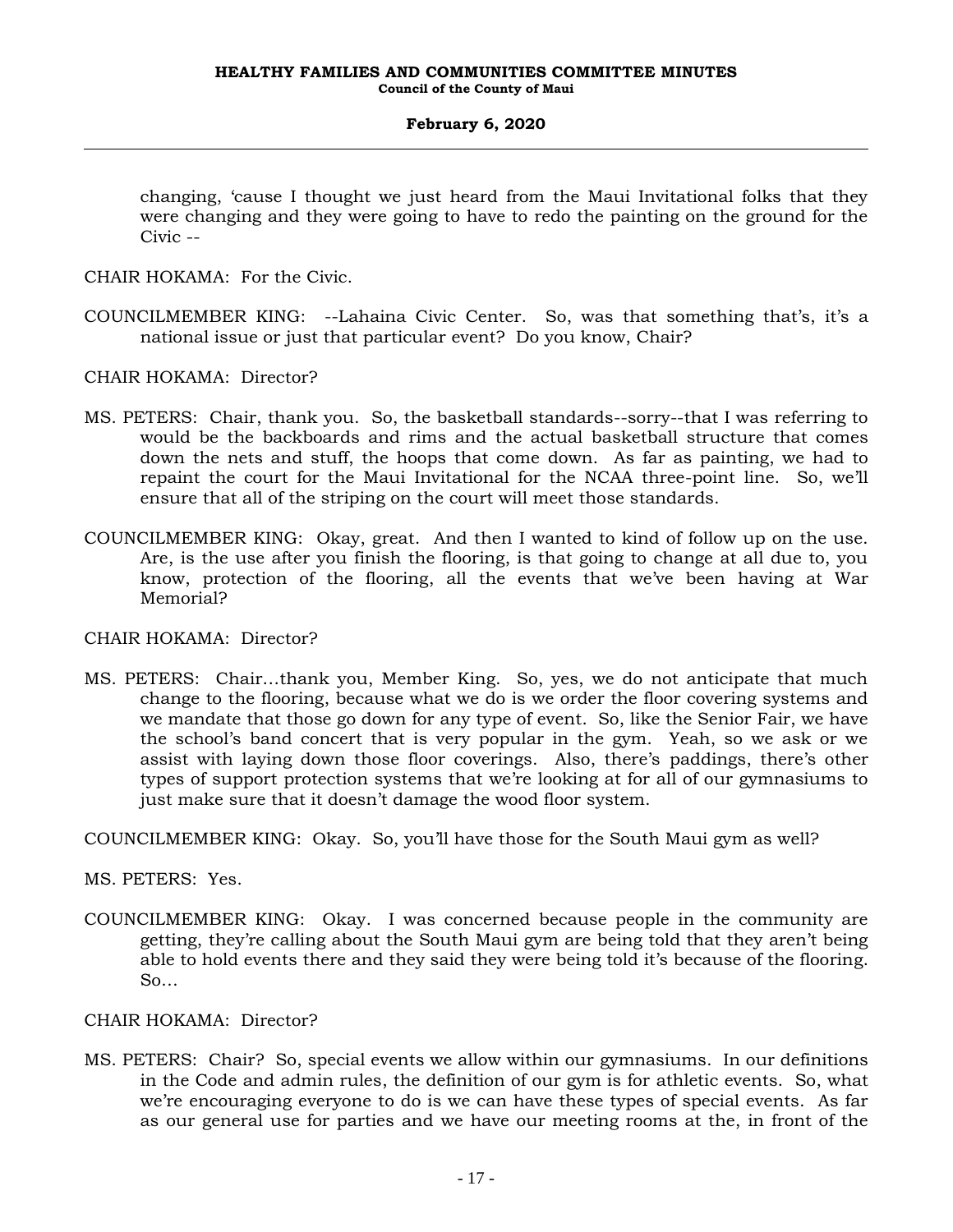South Maui Community Gymnasium before you enter, and then those we were encouraging everyone to use for general use permits. But special events are what we look…we do use for most of our gymnasiums. And like I said the Senior Fair, the band concerts, we have mixed-martial arts events, volleyball tournaments.

COUNCILMEMBER KING: So, not, it's not limited to sporting events?

- MS. PETERS: Typically sporting events but and larger special events, just not the baby luau type of thing that we want to keep in our community center for general use.
- COUNCILMEMBER KING: Okay. And then the last question I have, Chair, is how far out or away from the inundation zone is that facility, is our War Memorial facility as far as sea level rise predictions?

CHAIR HOKAMA: Department?

- MS. PETERS: Chair, I would need to get back to you on that.
- COUNCILMEMBER KING: Okay. Yeah, would be good to just see the overlay just so we know we're spending all this money that we're not going to be underwater in 20 years.
- MS. PETERS: Yes, definitely we can get you that.
- COUNCILMEMBER KING: All right.
- CHAIR HOKAMA: We'll put that as part of the request.
- COUNCILMEMBER KING: Okay, that'd be great. Thank you.
- CHAIR HOKAMA: Okay. Ms. Rawlins-Fernandez?
- COUNCILMEMBER RAWLINS-FERNANDEZ: Mahalo, Chair. Okay, so what is the Department's plans with the old flooring and the old bleachers and…yeah.

CHAIR HOKAMA: Director?

MS. PETERS: Chair? We haven't discussed that yet. I believe the…I can turn it over to Robert, he's familiar with when we did the flooring last to see what was done and utilize with that flooring.

COUNCILMEMBER RAWLINS-FERNANDEZ: Okay, mahalo.

CHAIR HOKAMA: Mr. Halvorson, any comments?

MR. HALVORSON: Chair, the floor is full of termites so I don't think anybody wants it. And the bleachers I imagine would just be disposed of. If there's any recyclable materials in them…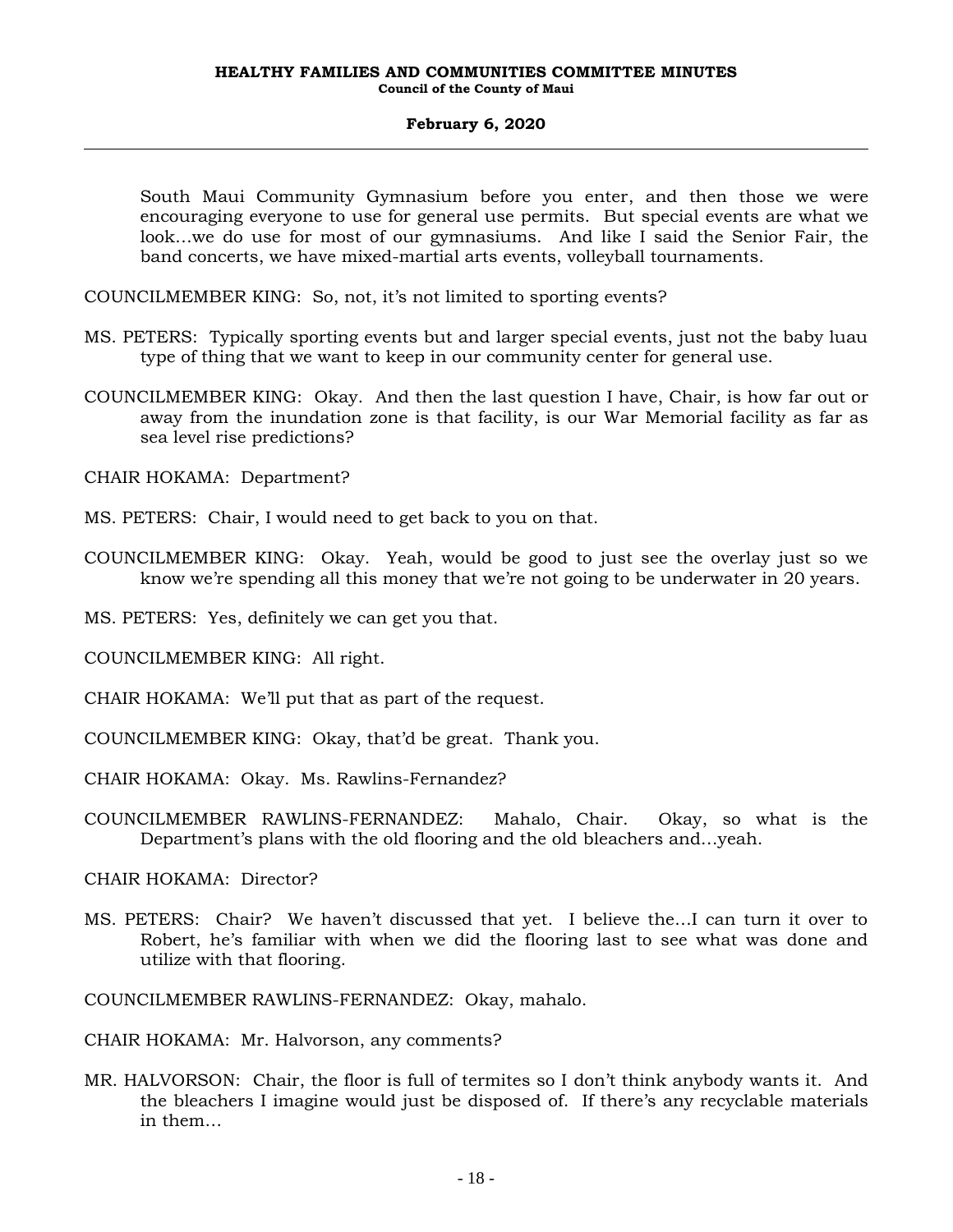COUNCILMEMBER RAWLINS-FERNANDEZ: Okay. So, the flooring will go to like a landfill?

- MR. HALVORSON: I believe so, yes, to the green waste probably, they'd grind it up.
- COUNCILMEMBER RAWLINS-FERNANDEZ: Okay. And then the bleachers would you said recycled?
- MR. HALVORSON: There's a lot of metal in them that I suppose can be recycled. The plastic I'm not sure if that can be recycled or not.
- COUNCILMEMBER RAWLINS-FERNANDEZ: Okay, mahalo. And then for the duration of the project, what do you expect the dates to be?

CHAIR HOKAMA: Director?

MS. PETERS: So, if we get funding in Fiscal Year '21 and all permits are achieved, we're looking at an October 2020 start date and it's for a year.

COUNCILMEMBER RAWLINS-FERNANDEZ: Mahalo. Mahalo, Chair.

CHAIR HOKAMA: Thank you. Ms. Paltin, any questions regarding the gym?

COUNCILMEMBER PALTIN: I just was wondering if it's going to affect the swimming pool?

CHAIR HOKAMA: Good question. Director?

- MS. PETERS: Thank you, Chair. No, everything will be contained within the gym so I don't believe any impact to the swimming pool will happen. They might do some staging in the parking lot, the contractor. We also have that…in the back of the gym, we have some area too that they can utilize, so pool access wouldn't…or use would not be impacted.
- COUNCILMEMBER PALTIN: And then used to have a storage area in the back that we used to keep our wetsuits in before, the backside of the gym, kind of across --
- CHAIR HOKAMA: Director?
- COUNCILMEMBER PALTIN: --and was kind of full with black mold and whatnot. And was just wondering if that's part of the rehab as well?

#### CHAIR HOKAMA: Director?

MS. PETERS: Chair, so we're going to be looking at the areas that…or the rooms surrounding that. So, I remember, I think I know where you're talking about. And then taking a look and seeing if we can then go in and mitigate those areas. Those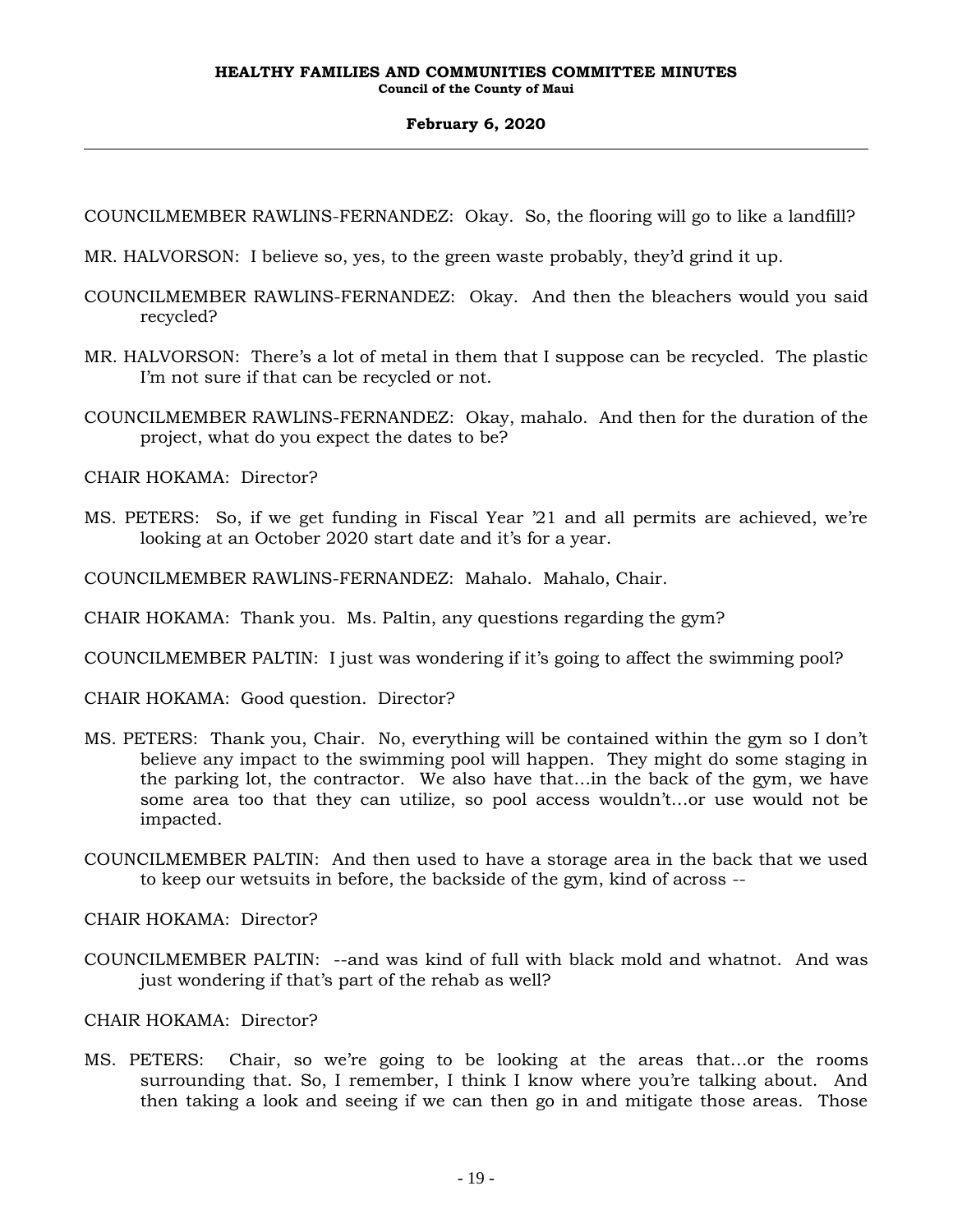would be something maybe if we cannot incorporate in this project that we could do in house with our building maintenance staff.

COUNCILMEMBER PALTIN: Okay, thank you.

CHAIR HOKAMA: Thank you. Ms. Sugimura?

VICE-CHAIR SUGIMURA: So, for this October to October is County Fair so how do you mitigate that?

MS. PETERS: Chair? Thank you.

CHAIR HOKAMA: They can come to Lanai.

VICE-CHAIR SUGIMURA: Huh? It's going to be 100 years I think yeah? The--

CHAIR HOKAMA: Director?

VICE-CHAIR SUGIMURA: --2020 one.

- MS. PETERS: So, we're hoping to do it after fair. So, fair I believe is the 1<sup>st</sup> through the 4<sup>th</sup> and then we can go in and then get it done before the next fair. So, we had fair on alert for a while because we've had it in design for a while. So, they were looking at if need be there's additional room in the parking lot where we could, they could erect more tents to do the orchid and the artwork. But we're hoping again similar to the parking lot that we can avoid impact to the fair.
- VICE-CHAIR SUGIMURA: Okay. One last question. So, in the gym…this is from my UH times, hot water. Do we have hot water in the locker rooms?

MS. PETERS: I'll turn that over to Robert.

CHAIR HOKAMA: Mr. Halvorson?

MR. HALVORSON: I'm sorry, I'm not aware if there is hot water in the locker rooms.

- VICE-CHAIR SUGIMURA: Yeah, I think there isn't you know. So, if you could check on that. And I think the women's…
- CHAIR HOKAMA: Well, we have showers.
- VICE-CHAIR SUGIMURA: Yeah. When we were at Baldwin High School PE, we never had hot water and we used the, you know, gym. But anyway that was long time ago and maybe…
- CHAIR HOKAMA: That was only for the bad students.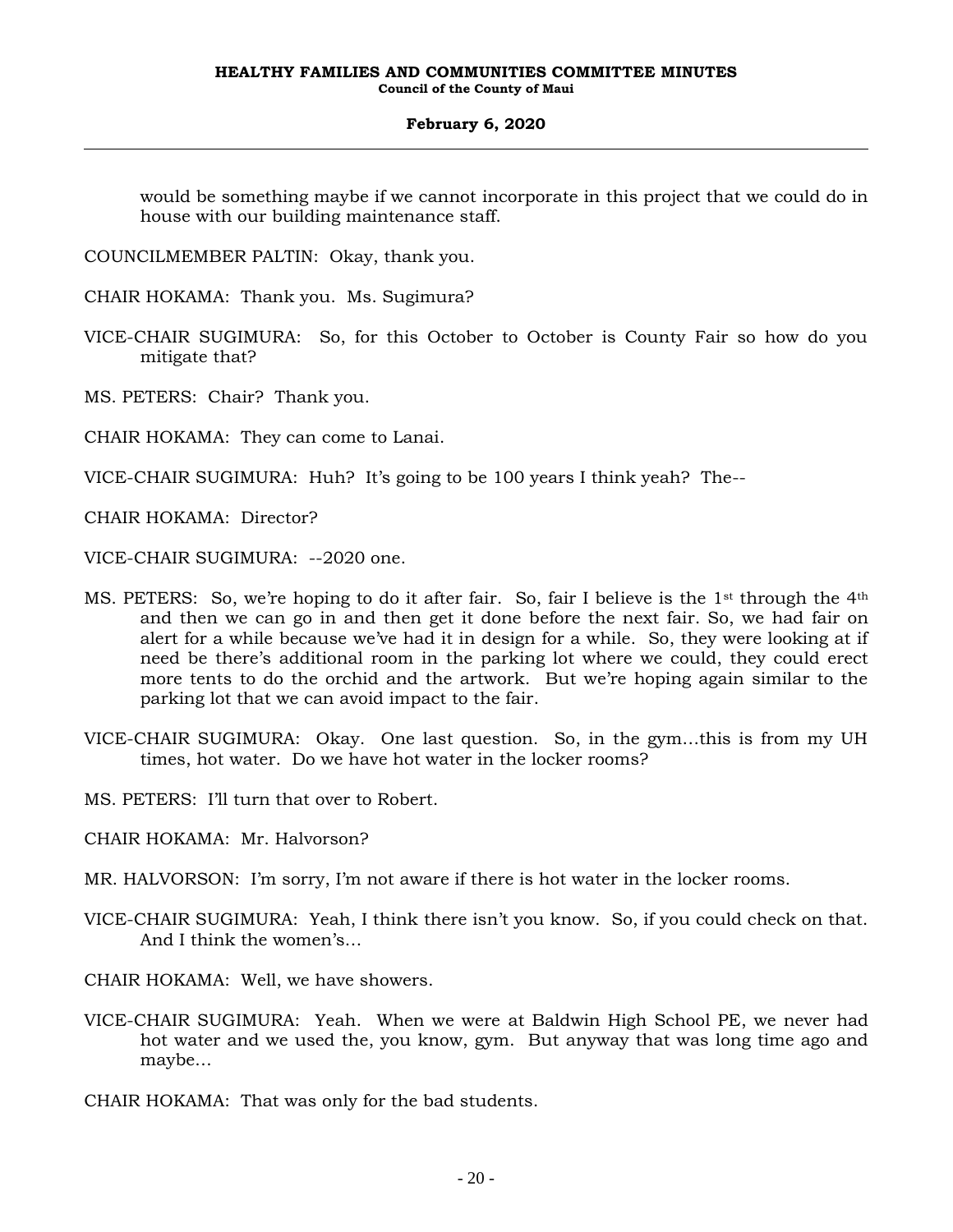- VICE-CHAIR SUGIMURA: Yeah, yeah, yeah. But more recently I did hear that so --
- MS. PETERS: Okay, we'll…
- VICE-CHAIR SUGIMURA: --if you could check.
- MS. PETERS: Absolutely.
- VICE-CHAIR SUGIMURA: And then…I guess that's it. Yeah, that's those two things.
- CHAIR HOKAMA: Okay, yeah.
- VICE-CHAIR SUGIMURA: Yeah.
- CHAIR HOKAMA: The Chair is open, if you think of more things, we're happy to include it in our correspondence --
- VICE-CHAIR SUGIMURA: Okay.
- CHAIR HOKAMA: --for response.
- VICE-CHAIR SUGIMURA: Yeah.
- CHAIR HOKAMA: So, yeah. Ms. Kama?
- VICE-CHAIR SUGIMURA: Thank you.
- COUNCILMEMBER KAMA: Thank you, Chair. So, is the renovation, is, are the restrooms on the outside part of the renovation or is it just on the inside of the gym that you're renovating?
- CHAIR HOKAMA: Director?
- MS. PETERS: Robert, I'll let you answer that too.
- MR. HALVORSON: All of the restrooms are being renovated --
- COUNCILMEMBER KAMA: Okay.
- MR. HALVORSON: --at the gym.
- COUNCILMEMBER KAMA: Okay.
- CHAIR HOKAMA: Terrific.
- COUNCILMEMBER KAMA: Okay. And then are you going to put in water refill stations?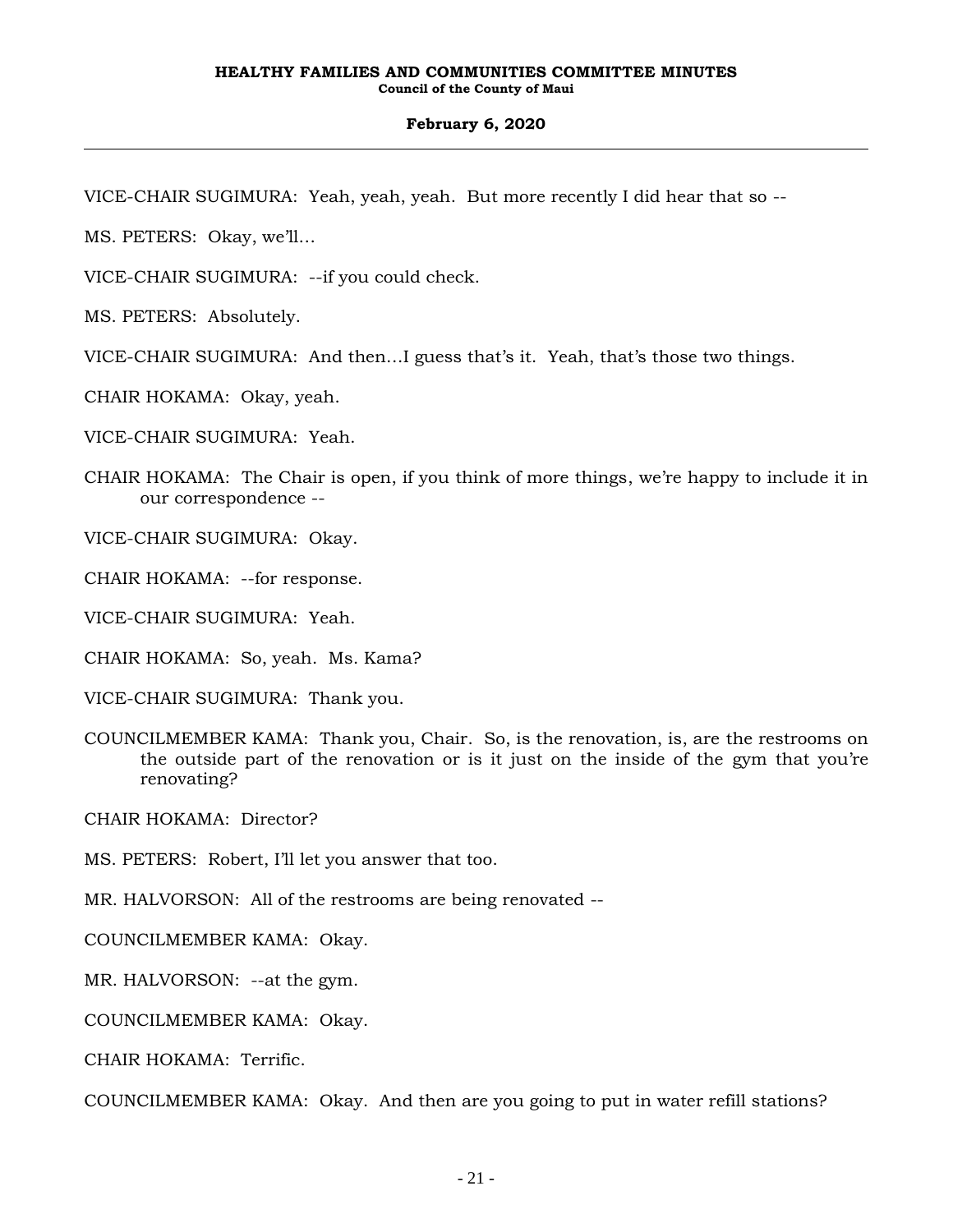MR. HALVORSON: There are existing water refill stations, bottle stations.

COUNCILMEMBER KAMA: Yeah.

MR. HALVORSON: They're there now.

COUNCILMEMBER KAMA: Oh, they are? I didn't see them. Where are they?

UNIDENTIFIED SPEAKER: *. . .(inaudible). . .*

COUNCILMEMBER KAMA: Yeah, I only…yeah, where are they?

MR. HALVORSON: By the --

CHAIR HOKAMA: Mr. Halvorson?

MR. HALVORSON: --the restrooms out front, in between the men's and women.

COUNCILMEMBER KAMA: Between the men and the women's restroom?

MR. HALVORSON: On the outside.

COUNCILMEMBER KAMA: On the outside, yeah.

MR. HALVORSON: Right in that lobby where the memorial is.

COUNCILMEMBER KAMA: Oh, okay. Well, thank you. And how many are there?

MR. HALVORSON: I believe there's just one bottle fill station and a high/low ADA fountain.

COUNCILMEMBER KAMA: Okay, I'm going to check that out. Thank you.

CHAIR HOKAMA: Okay. Yeah, we'll ask --

COUNCILMEMBER KAMA: Thank you, Chair.

CHAIR HOKAMA: --the Department from the proposed plans. Any…yes, Ms. Sugimura?

VICE-CHAIR SUGIMURA: This is veterans right? So, we have the candlelight service for the Korean War. Mr. Molina's always there too. So, we have the…in the front area, they do the candlelight service for the Korean War vets and I can't remember…but it's set based upon a specific date. So, what are we going to do about that? Or maybe if you could let us know eventually.

MS. PETERS: Chair?

CHAIR HOKAMA: Director?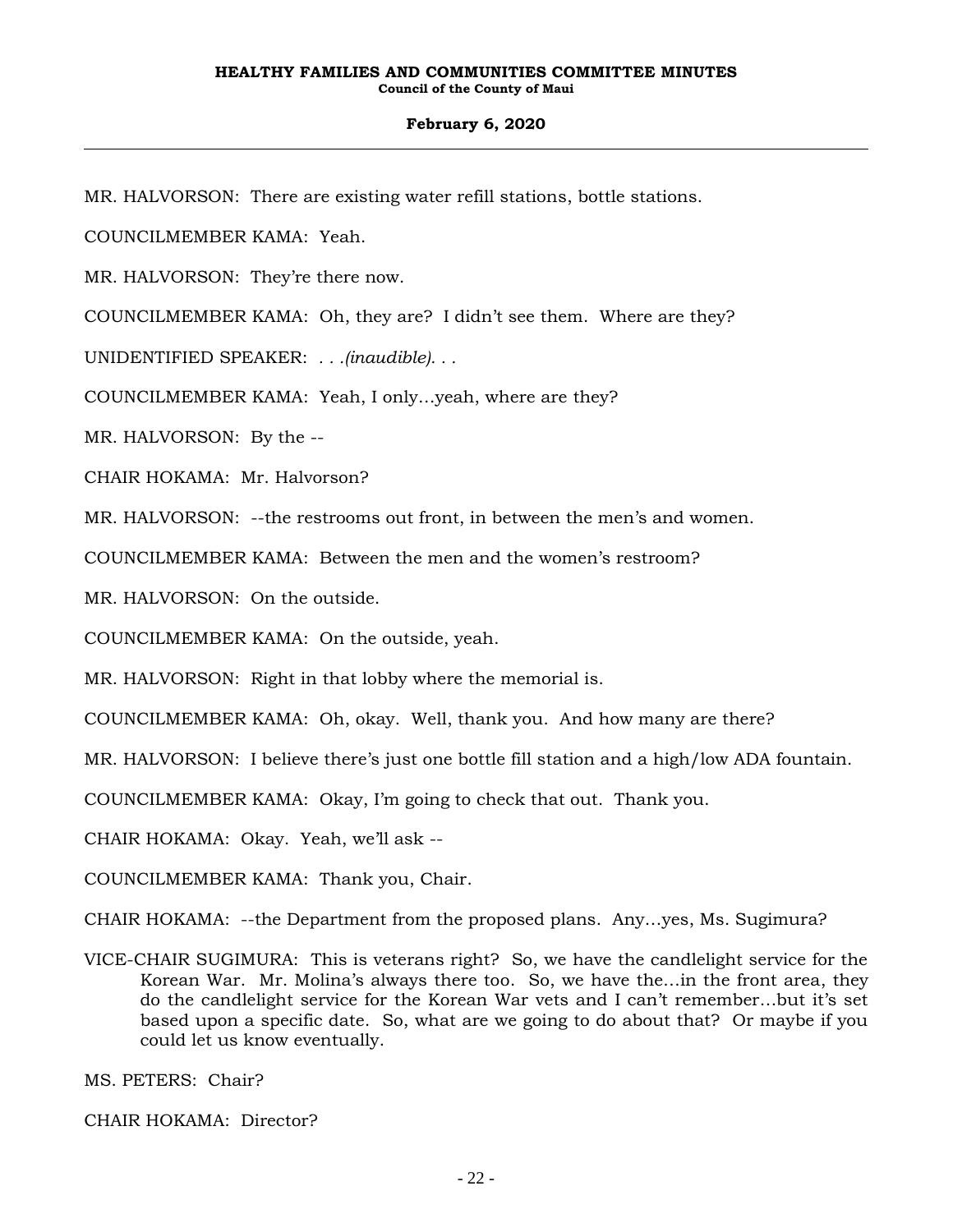MS. PETERS: So, we'll, again, we'll be working, once we can finalize our construction dates, we'll be working with all of the user groups, similar to what we're doing right now with the parking lot to make sure that we can accommodate. Again, it may be where the contractor…they'll be pretty much inside of the gym so we can see if we can get that activity held during that time and then they would then resume their work. Or just at that point contain it to the interior of the gym.

VICE-CHAIR SUGIMURA: Okay, thank you.

- CHAIR HOKAMA: Okay, thank you. Mr. Molina, sir?
- COUNCILMEMBER MOLINA: Yeah, thank you. Just one last question for the Director. First, again, thank you for all these, all of the good news. Dare I ask, is it already on the radar about potential rate increases because of these improvements and refurbishments? Shall we prepare ourselves now as we get into Budget Session?
- MS. PETERS: Chair? We have not proposed it for Fiscal Year '21, but definitely we are looking at Fiscal Year '22 and incorporating…you know, we've seen where there's some areas where we should be increasing that we should maybe have some different line items and not just generalizing the areas but calling out specific facilities that are costing us money and that we know that the cost has increased. And then again we should be finalizing by the end of next month, our admin rules, our draft admin rules for our concessions and sponsorships which we're very excited that we're at the tail end of that draft. And then we can help with our revenue generation in getting those concessions and sponsorships finalized.

COUNCILMEMBER MOLINA: Okay, thank you. Thank you, Chair.

CHAIR HOKAMA: You read our mind, Mr. Molina. The Department is, understands the Chair's drive to get revenue from our concession section. And again, part of it will be the Department developing a community informational program of why we're doing certain concession fees, how that money goes back into maintenance and improvements of community facilities and also to help pay for certain things that the County leagues would need to provide for, whether it be officiating or other things. But for the gym I'm looking that potentially if we put out the request for proposal, I don't see why a third-party vendor wouldn't want to donate a nice scoreboard to us with appropriate advertising rights to the person who's going to pay for it. It's just like our football stadium, you know, we can have some of the best technology scoreboards and we don't have to pay for it if through concession we allow certain advertising. And that's what goes back into the facility pot. So, we're looking at Ms. Peters asking you for less General Fund support in the future, because the concession revenues will be a growing component to help offset the impact of General Fund. And then General Fund can be used for our higher…not higher priority but we're going to have some short-term critical expenses to consider funding for shoreline areas. So, it works…it's all fitting together, Chairman Rawlins-Fernandez. Is there other questions on the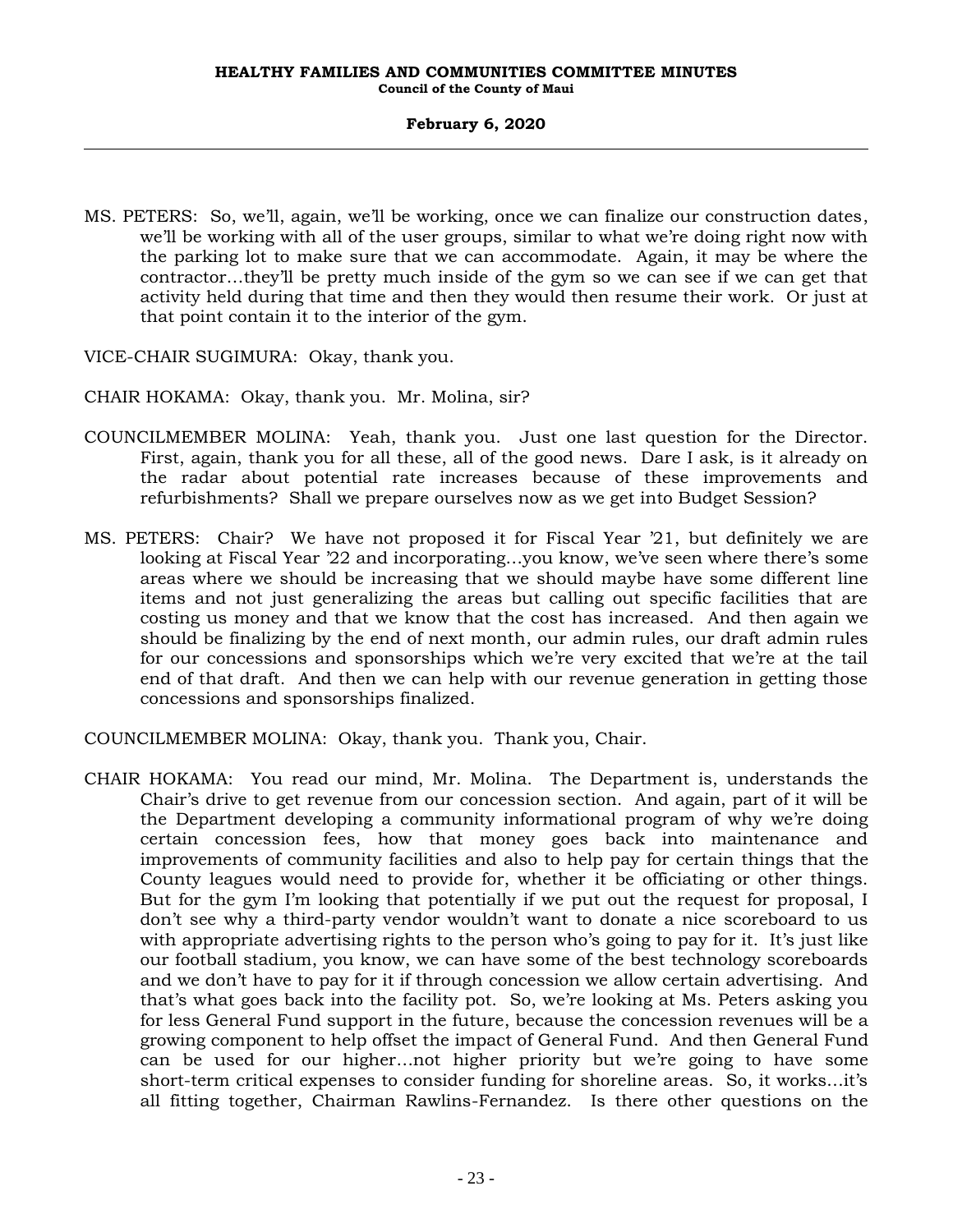gym? I'm going to ask one more time. Or a question you would like us to forward to the Department for a response?

COUNCILMEMBER KING: I have a question.

CHAIR HOKAMA: Yes, Ms. King?

- COUNCILMEMBER KING: Then maybe we could ask the Department to put something together that has the gym and other facilities like it around the island, around the County and what types of activities are allowed there, because I think that would really help the public.
- CHAIR HOKAMA: Okay, okay. Yeah, 'cause we know our flagships is Lahaina Civic, it's Central Maui, and in the future will be the South Maui gymnatorium.
- COUNCILMEMBER KING: Yeah, and that's actually open now. I guess we're having the State of the County address there next week, but there's still a lot of confusion between what kind of activates you can have there. And I get the requests and then, well how come you can do this over in War Memorial and then I'm finding out well, you can't. So, it would be good to know.
- CHAIR HOKAMA: Yeah. No, we'll make sure we can help share that information, Ms. King. Anything else, Members? Director, do you have anything you would like to share?
- MS. PETERS: Thank you, Chair. So, we're trying to be consistent across the board with the use of all of our facilities as well as make sure that we can have fair and equitable use for everyone. And there is such…there is so much demand so we look forward to the improvements that these projects are going to bring. The safety component that the gym…excuse me, the stadium parking lot will bring, it's very…it's in such bad disrepair that our kupuna walking in there can easily trip. We cannot…they cannot see the lines to park. So, we're…at six months we're just asking for everyone's patience and we will try our best to accommodate everyone and then look forward to coming in front of you all for our budget to then improve more of our facilities. And then lastly just getting our concessions and sponsorships so that we will not be taxing the General Fund. Thank you.
- CHAIR HOKAMA: Okay, anything, Members, you would like to share at this time or request? Yes, Ms. Sugimura?
- VICE-CHAIR SUGIMURA: I want to say thank you. I mean it's such a big project and many, many years, I'm sure we should have done it a long time ago. But thank you very much for…and thanks for helping Baldwin High School and Maui High School. I've been getting those e-mails about parking and, you know, concern for the seniors and ADA compliance and all that. Thank you very much.

MS. PETERS: Thank you.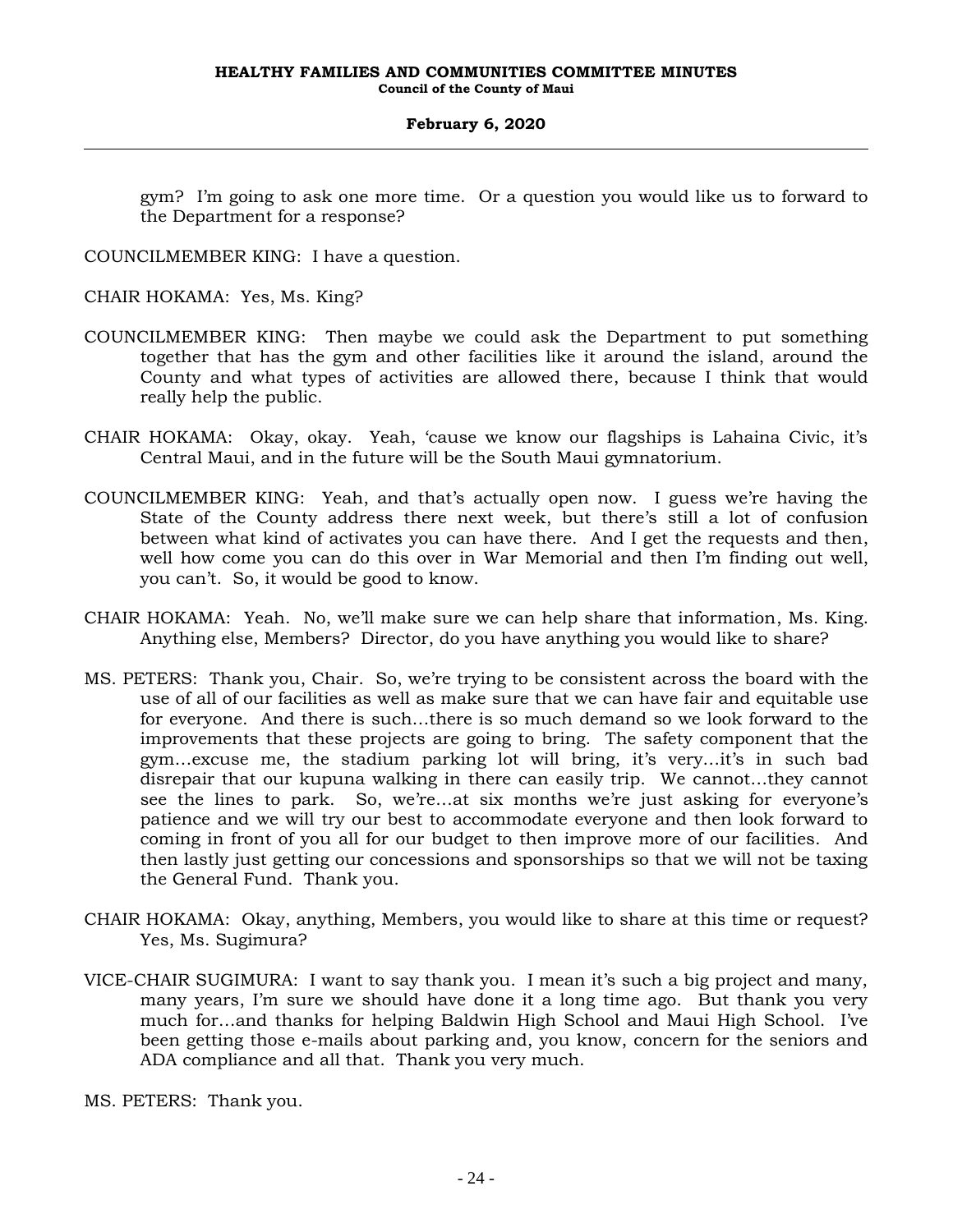CHAIR HOKAMA: Thank you, Grandma Sugimura. Okay, before we adjourn, Members, with no objection, the Chair will defer these two items, 'cause I would like us to be able to get --

COUNCILMEMBER KAMA: No objections.

CHAIR HOKAMA: --status updates. Thank you. So, both items will be deferred.

### **COUNCILMEMBERS VOICED NO OBJECTIONS.**

### **ACTION: DEFER PENDING FURTHER DISCUSSION.**

- CHAIR HOKAMA: The Chair will state before adjournment that in the upcoming meetings I've had requests so I am planning to post…just give you subject areas. One will be as it regards to human trafficking. Okay. Hawaii does have a problem. We cannot be ignorant of what is impacting our young people. So, the Chair is open and Ms. King has asked me and I'm open to that. I know Mr. Molina has asked me to consider certain things in his district area so I'm open to that. So, besides human trafficking, I'll be also looking at opportunity zones once more to make sure that we get some Federal benefit as much as possible for our community and tied into the regional component of planning through Ms. Paltin and Ms. Sugimura's standing committees. And then the last one I wanted to mention was, human trafficking…oh, I'm, been working with the Department, yes, we have additional requests for additional type of activities. So, your Chair will bring up those components such as pickleball and other things in, again, a near…one of the three upcoming meetings before we recommend to Ms. Rawlins' Committee. Okay. So, that's what we're planning to do in the very near future with this Committee. Yes, Ms. King?
- COUNCILMEMBER KING: Yes, if…I don't…if this fits in with some of those other activities, we've been having an issue with the skateboard park in Kihei too with that contract. So, I had that pulled out, because there's still…there were issues with the contractor and it's still not useable and it's just --

CHAIR HOKAMA: Okay.

COUNCILMEMBER KING: --collecting trash.

CHAIR HOKAMA: The Staff and I will be reviewing all the contracts that are under this Committee's jurisdiction and parameters, and we'll be posting a meeting to have all of that discussion, Ms. King.

COUNCILMEMBER KING: Okay, great. Thank you so much.

CHAIR HOKAMA: Yeah, no, we'll take care of that. Anything else? Okay, thank you for being here. We're done at 2:30. *. . .(gavel). . .*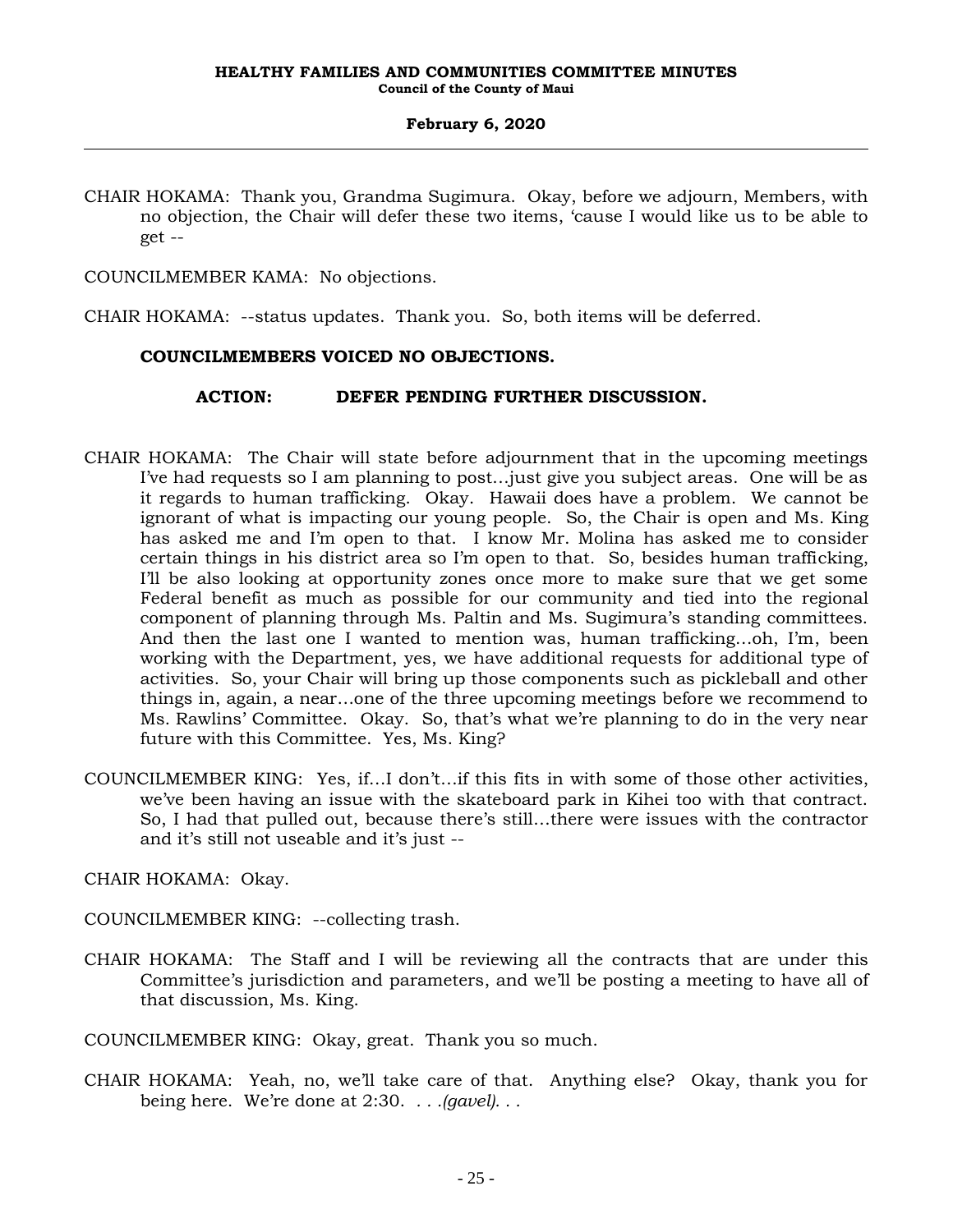## HEALTHY FAMILIES AND COMMUNITIES COMMITTEE MINUTES

Council of the County of Maui

February 6, 2020

ADJOURN: 2:30 p.m.

APPROVED:

Kell &  $\frac{2u}{2}$  NKI HOKAMA, Chair

Healthy Families and Communities Committee

hfc:min:200206:ds

Transcribed by: Daniel Schoenbeck